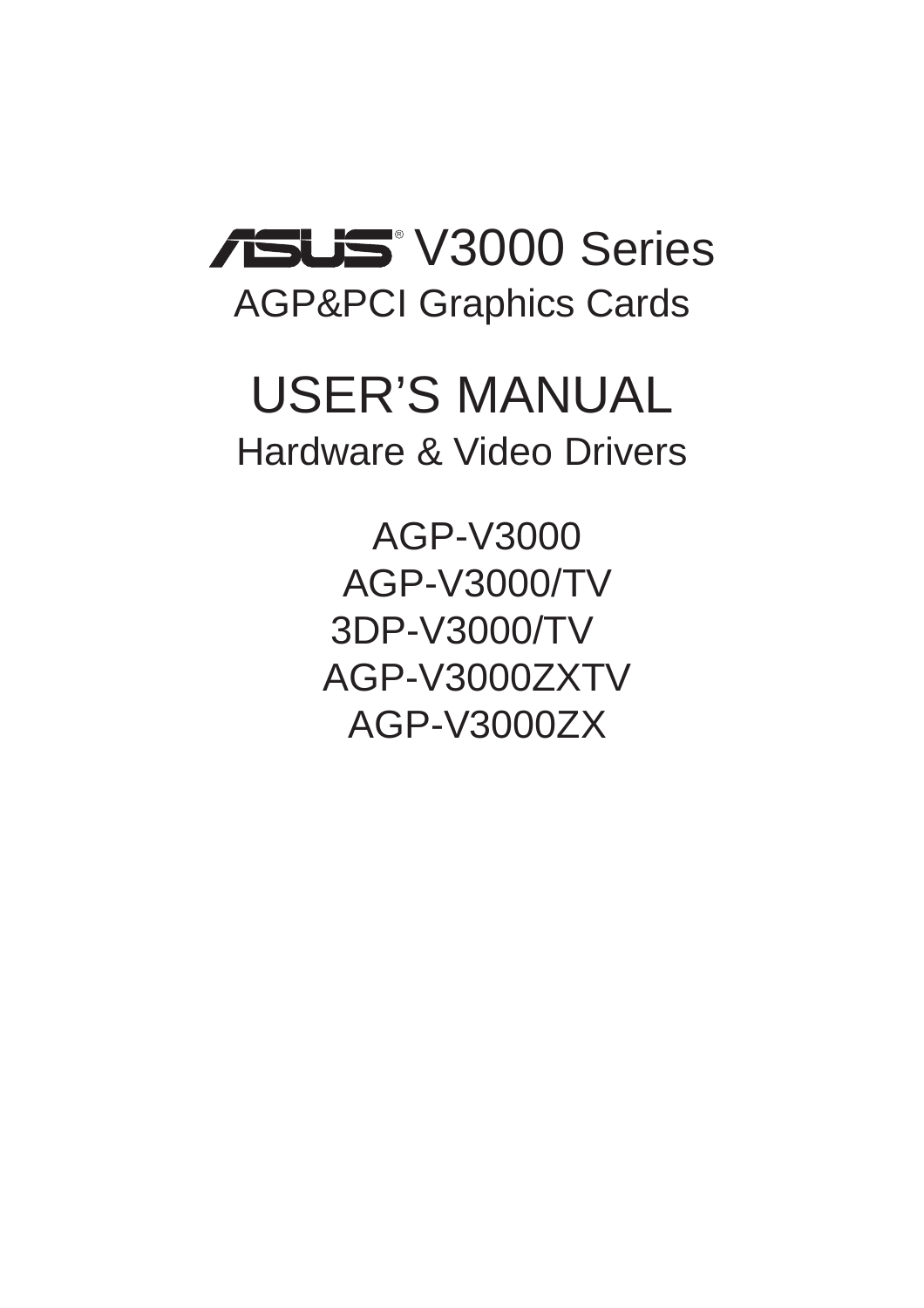No part of this manual, including the products and software described in it, may be reproduced, transmitted, transcribed, stored in a retrieval system, or translated into any language in any form or by any means, except documentation kept by the purchaser for backup purposes, without the express written permission of ASUSTeK COMPUTER INC. ("ASUS").

ASUS PROVIDES THIS MANUAL "AS IS" WITHOUT WARRANTY OF ANY KIND, EITHER EXPRESS OR IMPLIED, INCLUDING BUT NOT LIMITED TO THE IMPLIED WARRANTIES OR CONDITIONS OF MERCHANTABILITY OR FITNESS FOR A PAR-TICULAR PURPOSE. IN NO EVENT SHALL ASUS, ITS DIRECTORS, OFFICERS, EM-PLOYEES OR AGENTS BE LIABLE FOR ANY INDIRECT, SPECIAL, INCIDENTAL, OR CONSEQUENTIAL DAMAGES (INCLUDING DAMAGES FOR LOSS OF PROF-ITS, LOSS OF BUSINESS, LOSS OF USE OR DATA, INTERRUPTION OF BUSINESS AND THE LIKE), EVEN IF ASUS HAS BEEN ADVISED OF THE POSSIBILITY OF SUCH DAMAGES ARISING FROM ANY DEFECT OR ERROR IN THIS MANUAL OR **PRODUCT.** 

Product warranty or service will not be extended if: (1) the product is repaired, modified or altered, unless such repair, modification of alteration is authorized in writing by ASUS; or (2) the serial number of the product is defaced or missing.

Products and corporate names appearing in this manual may or may not be registered trademarks or copyrights of their respective companies, and are used only for identification or explanation and to the owners' benefit, without intent to infringe.

- Intel, LANDesk, and Pentium are registered trademarks of Intel Corporation.
- Windows and MS-DOS are registered trademarks of Microsoft Corporation.
- Adobe and Acrobat are registered trademarks of Adobe Systems Incorporated.

The product name and revision number are both printed on the product itself. Manual revisions are released for each product design represented by the digit before and after the period of the manual revision number. Manual updates are represented by the third digit in the manual revision number.

For previous or updated manuals, BIOS, drivers, or product release information, contact ASUS at http://www.asus.com.tw or through any of the means indicated on the following page.

SPECIFICATIONS AND INFORMATION CONTAINED IN THIS MANUAL ARE FUR-NISHED FOR INFORMATIONAL USE ONLY, AND ARE SUBJECT TO CHANGE AT ANY TIME WITHOUT NOTICE, AND SHOULD NOT BE CONSTRUED AS A COM-MITMENT BY ASUS. ASUS ASSUMES NO RESPONSIBILITY OR LIABILITY FOR ANY ERRORS OR INACCURACIES THAT MAY APPEAR IN THIS MANUAL, INCLUD-ING THE PRODUCTS AND SOFTWARE DESCRIBED IN IT.

**Copyright © 1998 ASUSTeK COMPUTER INC. All Rights Reserved.**

| <b>Product Name:</b>    | <b>ASUS V3000 Series</b> |
|-------------------------|--------------------------|
| <b>Manual Revision:</b> | 2.00                     |
| <b>Release Date:</b>    | <b>July 1998</b>         |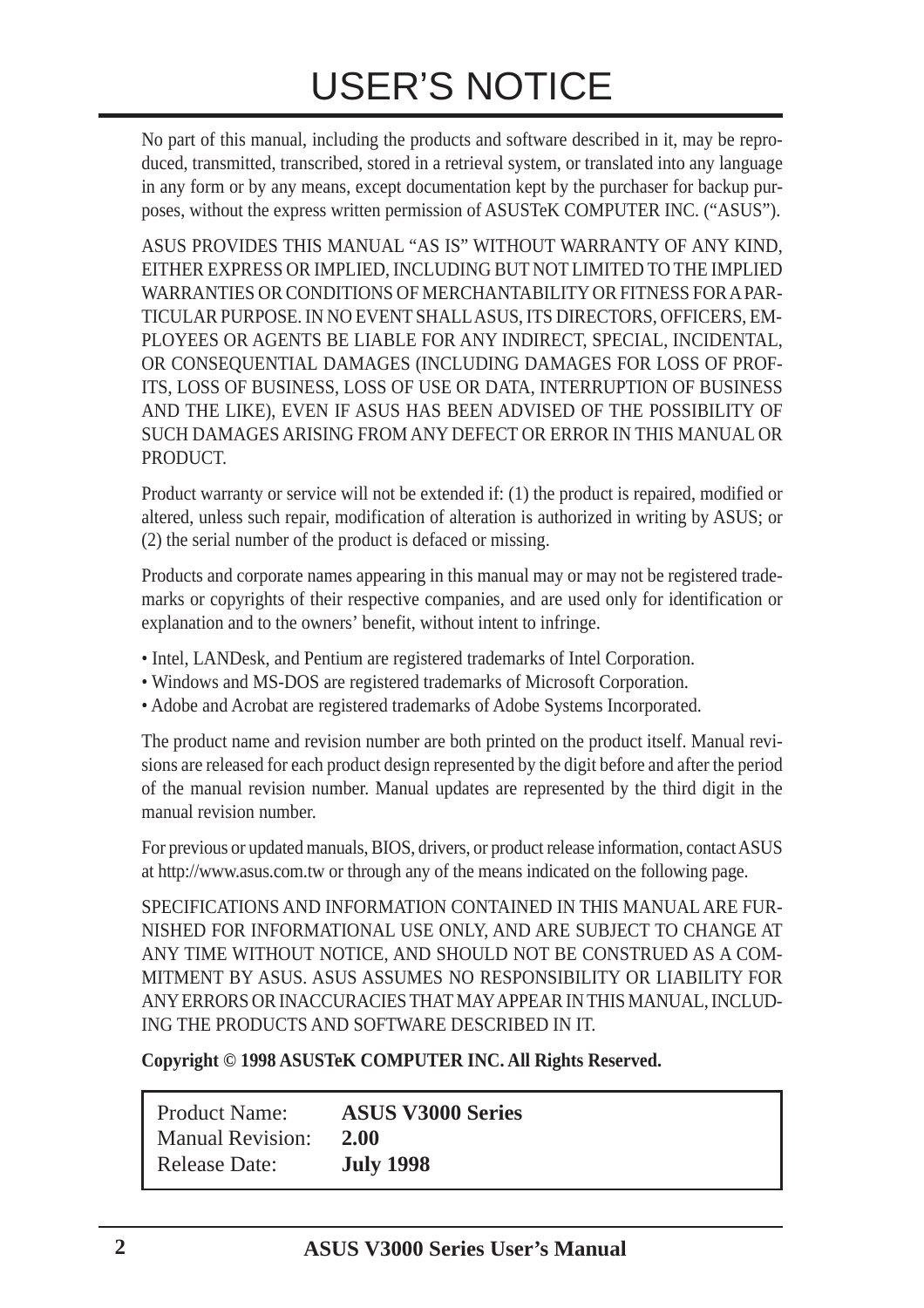# ASUS CONTACT INFORMATION

### ASUSTeK COMPUTER INC.

#### **Marketing**

Address: 150 Li-Te Road, Peitou, Taipei, Taiwan 112 Telephone: +886-2-2894-3447 Fax: +886-2-2894-3449 Email: info@asus.com.tw

#### Technical Support

| Fax:        | $+886 - 2 - 2895 - 9254$ |
|-------------|--------------------------|
| <b>BBS:</b> | $+886-2-2896-4667$       |
| Email:      | $tsd@$ asus.com.tw       |
| WWW:        | www.asus.com.tw          |
| FTP:        | ftp.asus.com.tw/pub/ASUS |

#### ASUS COMPUTER INTERNATIONAL

#### **Marketing**

| Address: | 6737 Mowry Avenue, Mowry Business Center, Building 2 |
|----------|------------------------------------------------------|
|          | Newark, CA 94560, USA                                |
| Fax:     | $+1-510-608-4555$                                    |
| Email:   | info-usa@asus.com.tw                                 |

#### Technical Support

| Fax:   | $+1-510-608-4555$        |
|--------|--------------------------|
| BBS:   | $+1-510-739-3774$        |
| Email: | tsd-usa@asus.com.tw      |
| WWW:   | www.asus.com             |
| FTP:   | ftp.asus.com.tw/pub/ASUS |

#### ASUS COMPUTER GmbH

#### **Marketing**

| Address:   | Harkort Str. 25, 40880 Ratingen, BRD, Germany |
|------------|-----------------------------------------------|
| Telephone: | 49-2102-445011                                |
| Fax:       | 49-2102-442066                                |
| Email:     | info-ger@asus.com.tw                          |

#### Technical Support

| 49-2102-499712             |
|----------------------------|
| 49-2102-448690             |
| tsd-ger@asus.com.tw        |
| www.asuscom.de             |
| ftp.asuscom.de/pub/ASUSCOM |
|                            |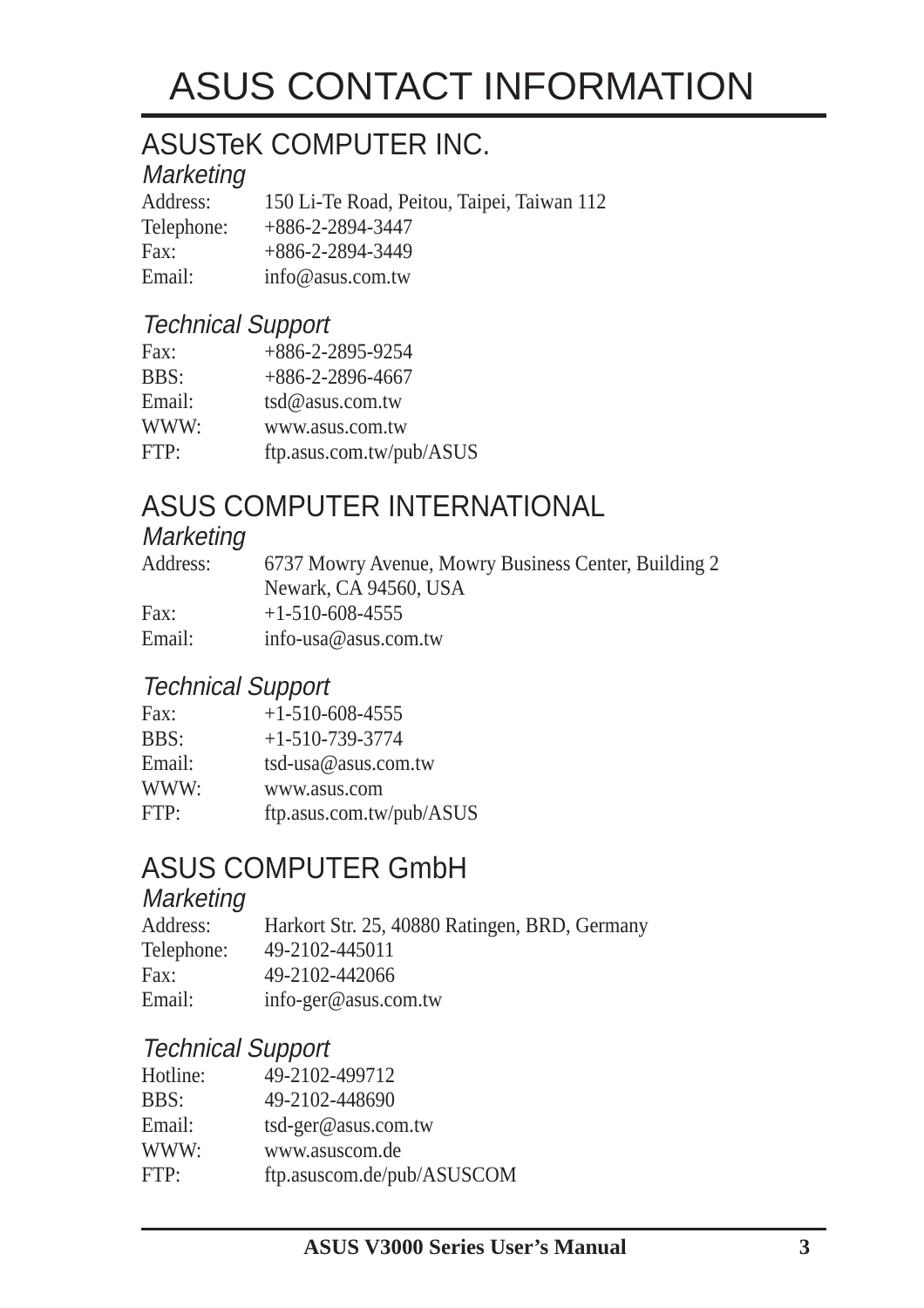# **CONTENTS**

| ASUS AGP-V3000ZXTV Layout (AGP Bus) 12                     |
|------------------------------------------------------------|
|                                                            |
|                                                            |
|                                                            |
|                                                            |
|                                                            |
|                                                            |
|                                                            |
| Install V3000 Series Driver (existing ASUS V3000)  15      |
| Install V3000 Series Driver (replacing other VGA card)  19 |
|                                                            |
|                                                            |
|                                                            |
|                                                            |
|                                                            |
|                                                            |
|                                                            |
|                                                            |
|                                                            |
|                                                            |
|                                                            |
|                                                            |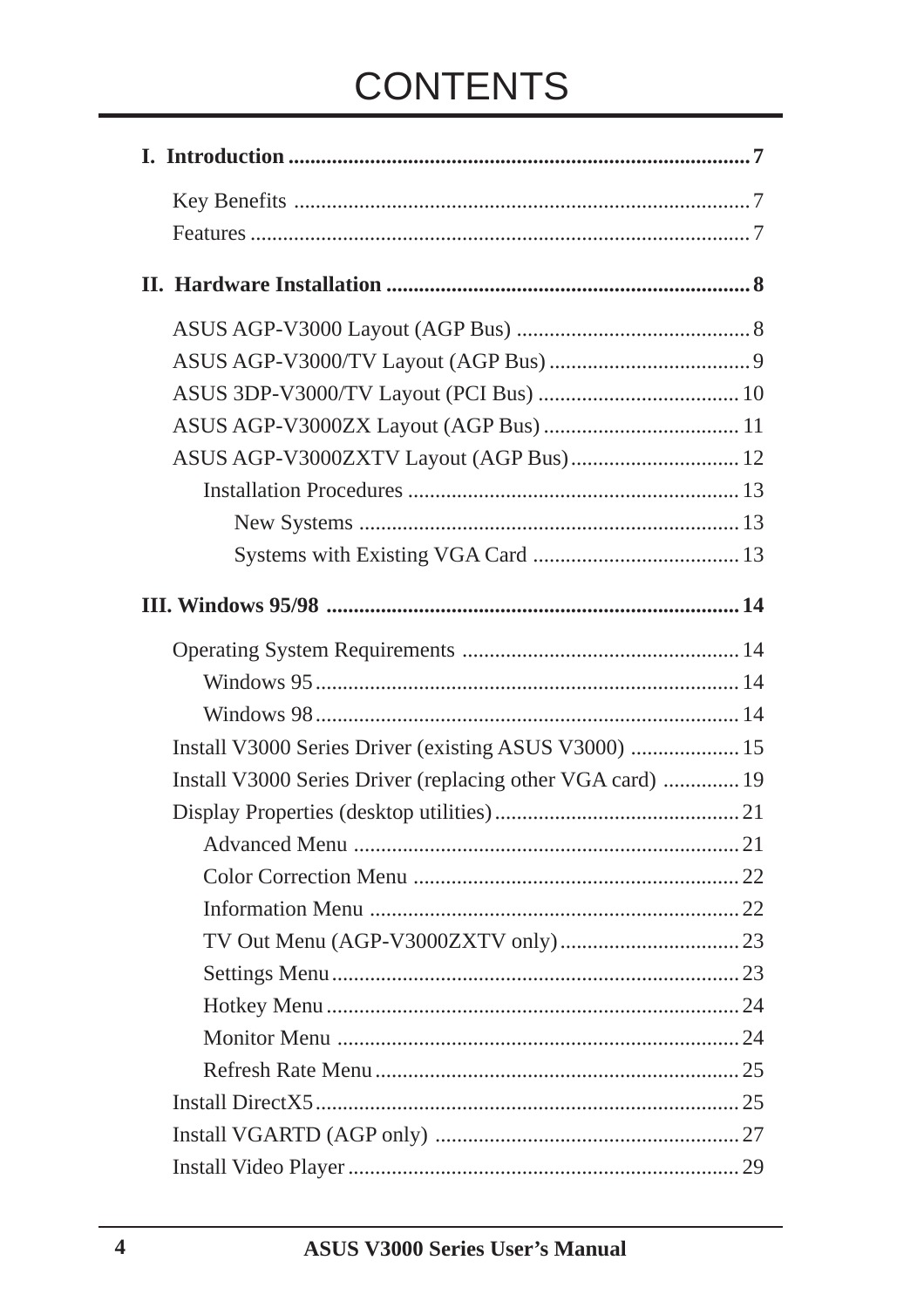# **CONTENTS**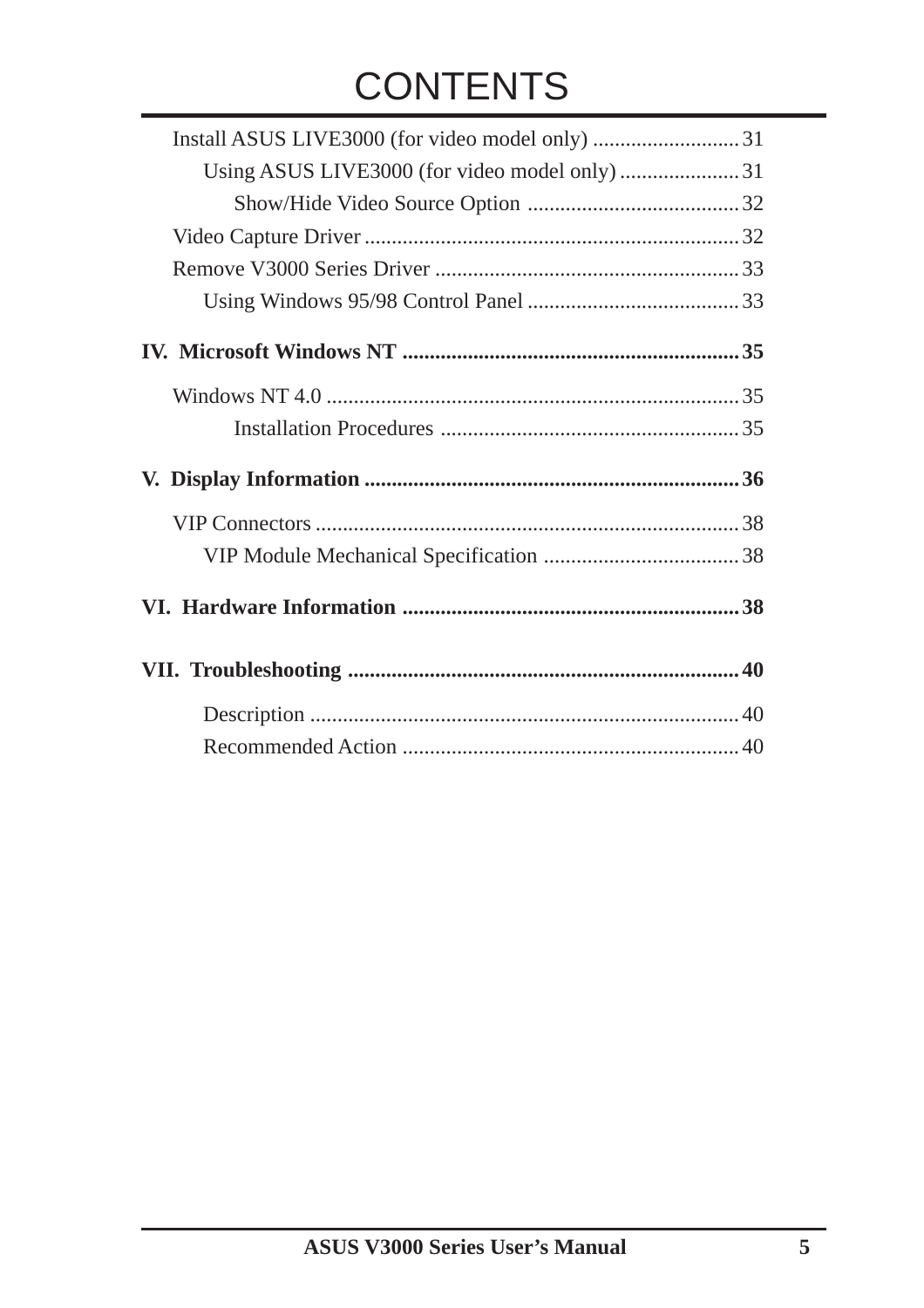#### **Federal Communications Commission Statement**

This device complies with FCC Rules Part 15. Operation is subject to the following two conditions:

- This device may not cause harmful interference, and
- This device must accept any interference received, including interference that may cause undesired operation.

This equipment has been tested and found to comply with the limits for a Class B digital device, pursuant to Part 15 of the FCC Rules. These limits are designed to provide reasonable protection against harmful interference in a residential installation. This equipment generates, uses and can radiate radio frequency energy and, if not installed and used in accordance with manufacturer's instructions, may cause harmful interference to radio communications. However, there is no guarantee that interference will not occur in a particular installation. If this equipment does cause harmful interference to radio or television reception, which can be determined by turning the equipment off and on, the user is encouraged to try to correct the interference by one or more of the following measures:

- Reorient or relocate the receiving antenna.
- Increase the separation between the equipment and receiver.
- Connect the equipment to an outlet on a circuit different from that to which the receiver is connected.
- Consult the dealer or an experienced radio/TV technician for help.

**WARNING!** The use of shielded cables for connection of the monitor to the graphics card is required to assure compliance with FCC regulations. Changes or modifications to this unit not expressly approved by the party responsible for compliance could void the user's authority to operate this equipment.

#### **Canadian Department of Communications Statement**

This digital apparatus does not exceed the Class B limits for radio noise emissions from digital apparatus set out in the Radio Interference Regulations of the Canadian Department of Communications.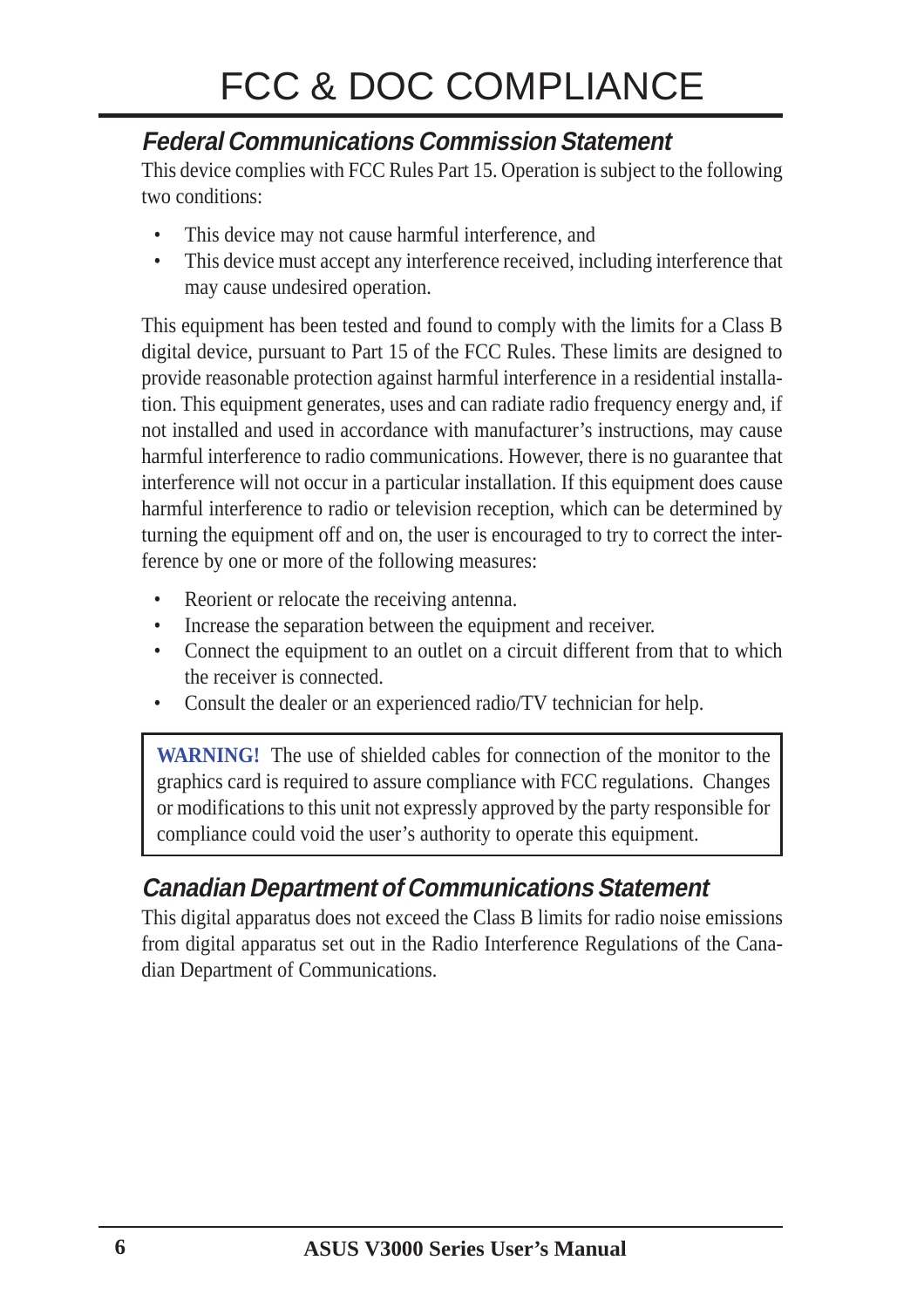# I. Introduction

Thank you for purchasing an ASUS V3000 Series Graphics & Video Accelerator. With the ST/nVidia RIVA 128™/128ZX™ built-in, the ASUS V3000 Series provides you with fast acceleration in both 2D/3D graphics and high quality scalable video playback, which can fully support 3D Gaming and Multimedia Applications.

# Key Benefits

- Supports professional graphics design, gaming, learning, and business applications
- Flicker free, high refresh rates reduce eye strain
- Powerful 3D rendering
- Crisp, realistic images
- Striking cinema-quality video

### Features

- Built-in ST/nVidia RIVA 128<sup>TM</sup>/128ZX<sup>TM</sup> 128-bit 3D Multimedia Accelerator
- User-friendly Installation for Windows 95/98.
- Acceleration for Windows 95/98 APIs, including Direct3D, DirectDraw (+ VPE), and OpenGL-ICD
- Acceleration for Windows NT APIs, including Direct3D, DirectDraw, and OpenGL-ICD
- Massive array of floating point Geometry Processing Units
- 128-bit 2D/GUI/DirectDraw Acceleration
- Windows 95/98 Video for Windows video capture driver included
- Video Acceleration (including acceleration for MPEG-I, MPEG-II, and Indeo)
- X and Y up and down video scaling
- Excellent performance at high resolutions and color depths
- VESA VBE 3.0 Compliant

#### **AGP-V3000, AGP-V3000/TV, and 3DP-V3000:**

- 4MB 128-bit 100MHz SGRAM frame buffer interface with 1.6GB/s bus bandwidth
- 230MHz Palette-DAC
- AGP 1.0 or PCI 2.1 Bus Interface
- AGP 1X

#### **AGP-V3000ZX and AGP-V3000ZXTV:**

- 8MB 64-bit 100MHz SDRAM frame buffer interface with 1.6GB/s bus bandwidth (for AGP-V3000ZX)
- 8MB 128-bit 100MHz SGRAM frame buffer interface with 1.6GB/s bus bandwidth (for AGP-V3000ZXTV)
- 250MHz Palette-DAC
- AGP 2.0 Bus Interface
- AGP 2X

**IMPORTANT!** External devices and ASUS Video cards both have NTSC and PAL versions. You must make sure that all your devices and the ASUS Video card are of the same type or else you will not have video capabilities.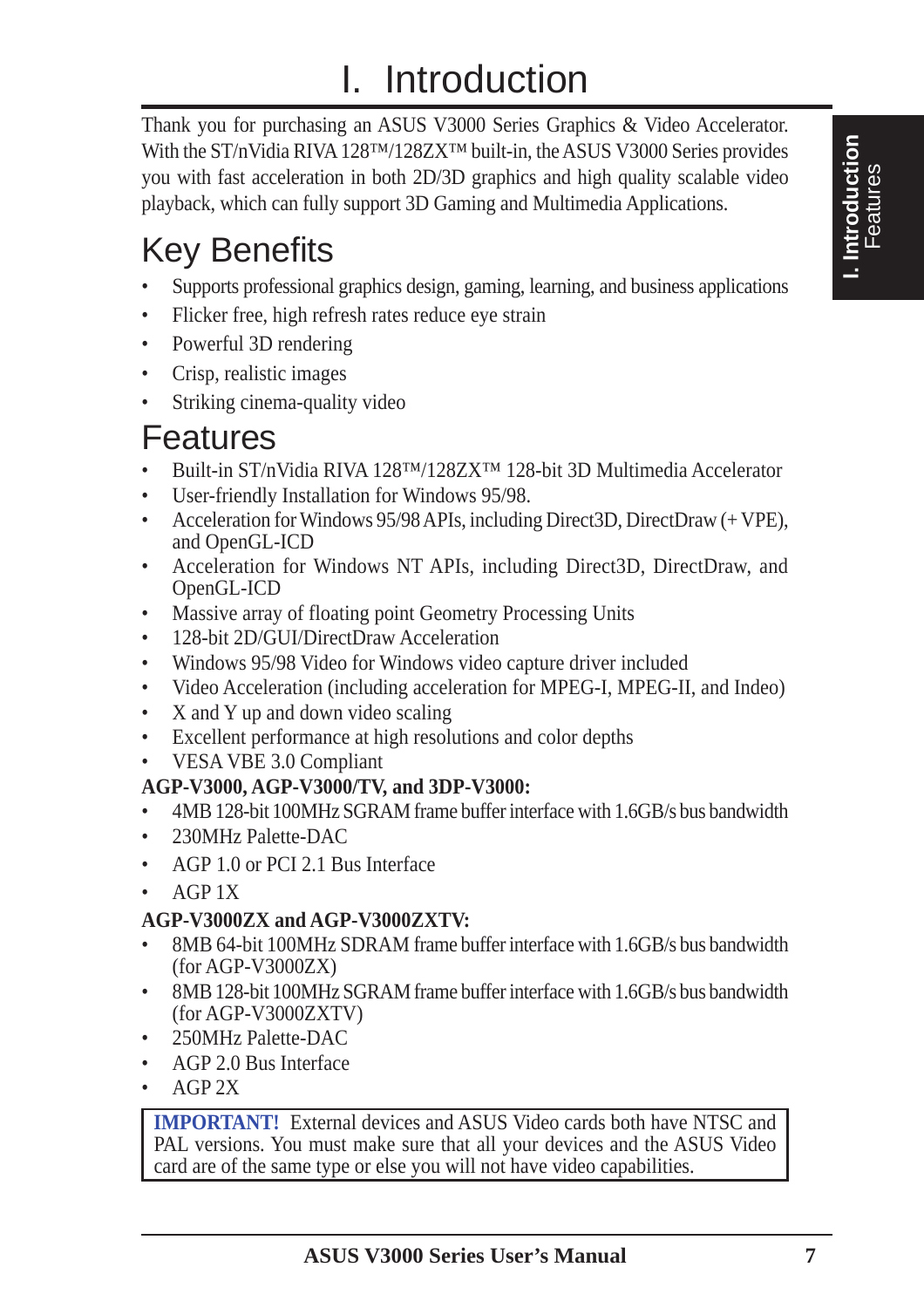

ASUS AGP-V3000 Layout (AGP Bus) ASUS AGP-V3000 Layout (AGP Bus)



II. Hardware Installation

Note: AGP-V3000 does not have video-in and TV-out connectors. The corresponding video/TV utilities will also be **Note:** AGP-V3000 does not have video-in and TV-out connectors. The corresponding video/TV utilities will also be excluded.

Item Checklist Item Checklist ASUS AGP-V3000

ASUS V3000 Series Driver & Utility CD ASUS V3000 Series Driver & Utility CD **Social State Asian Service State State**<br> **Society**<br> **Social State State State State**<br> **Society**<br> **Social State State State State**<br> **Society**<br> **Society** Manual (Adobe® Acrobat® PDF) This User's Manual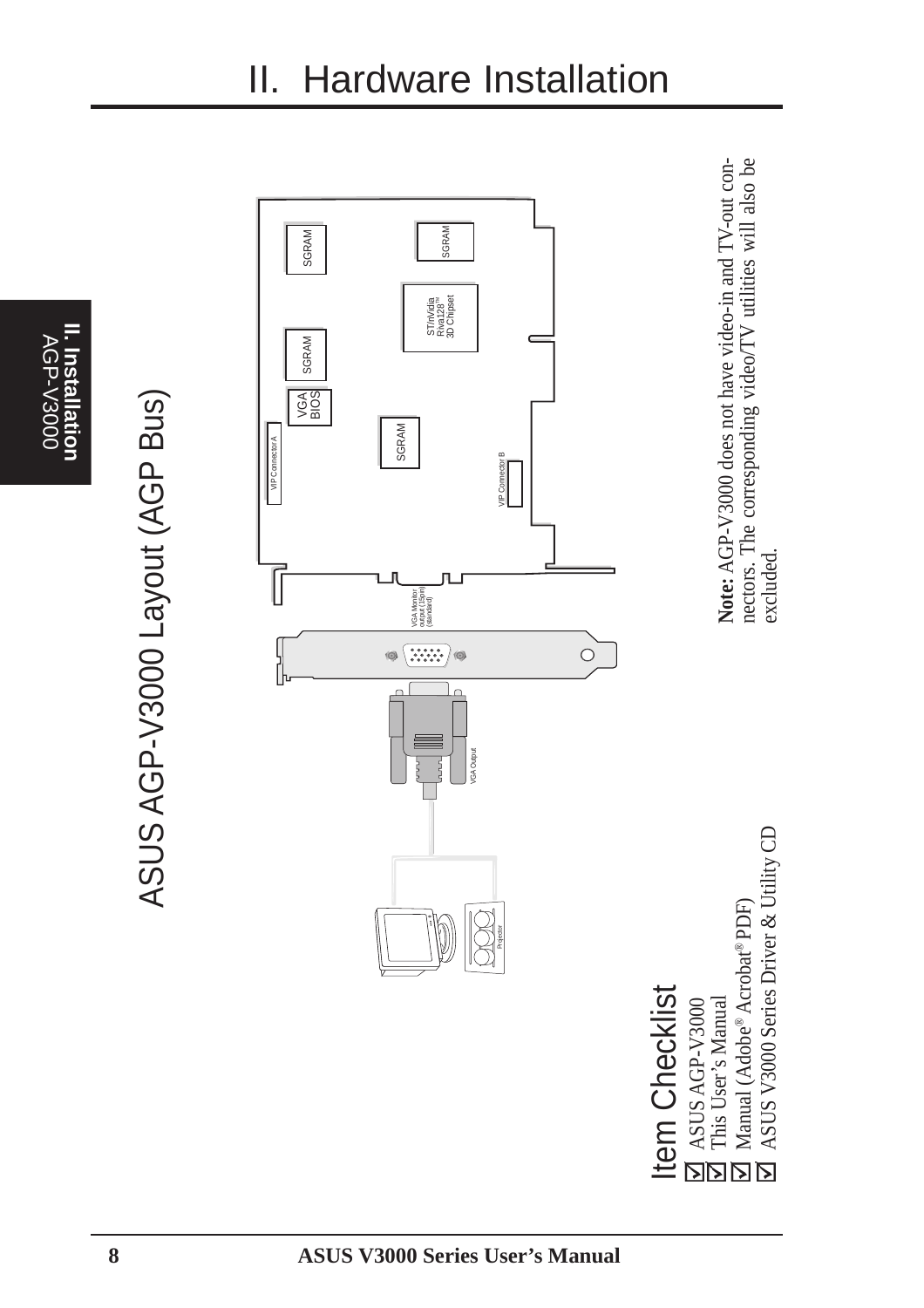

**II. Installation** AGP-V3000/TV

II. Installation<br>AGP-V3000/TV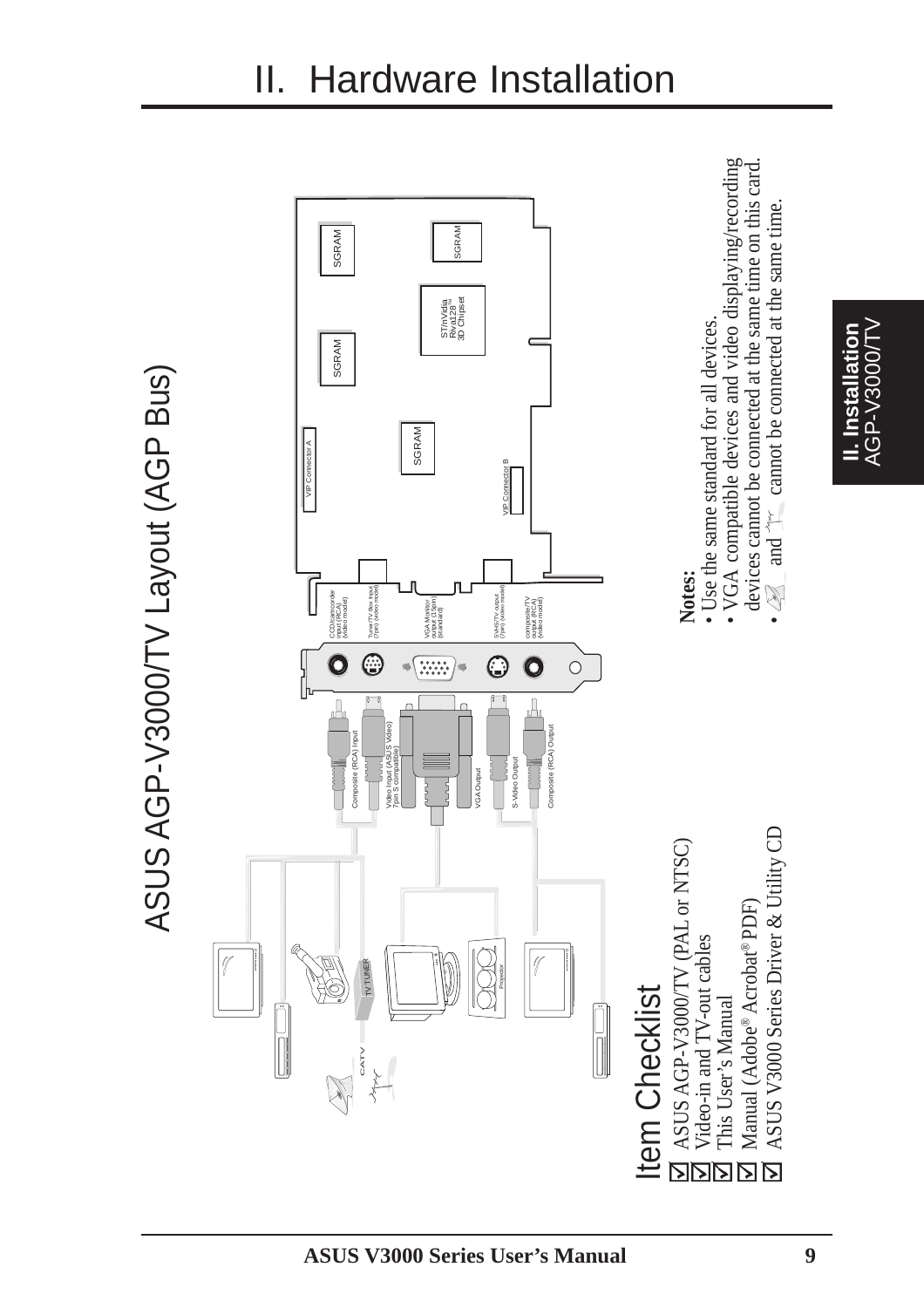3DP-V3000/T\ 3DP-V3000/TV **II. Installation Installation** 

ASUS 3DP-V3000/TV Layout (PCI Bus) ASUS 3DP-V3000/TV Layout (PCI Bus)

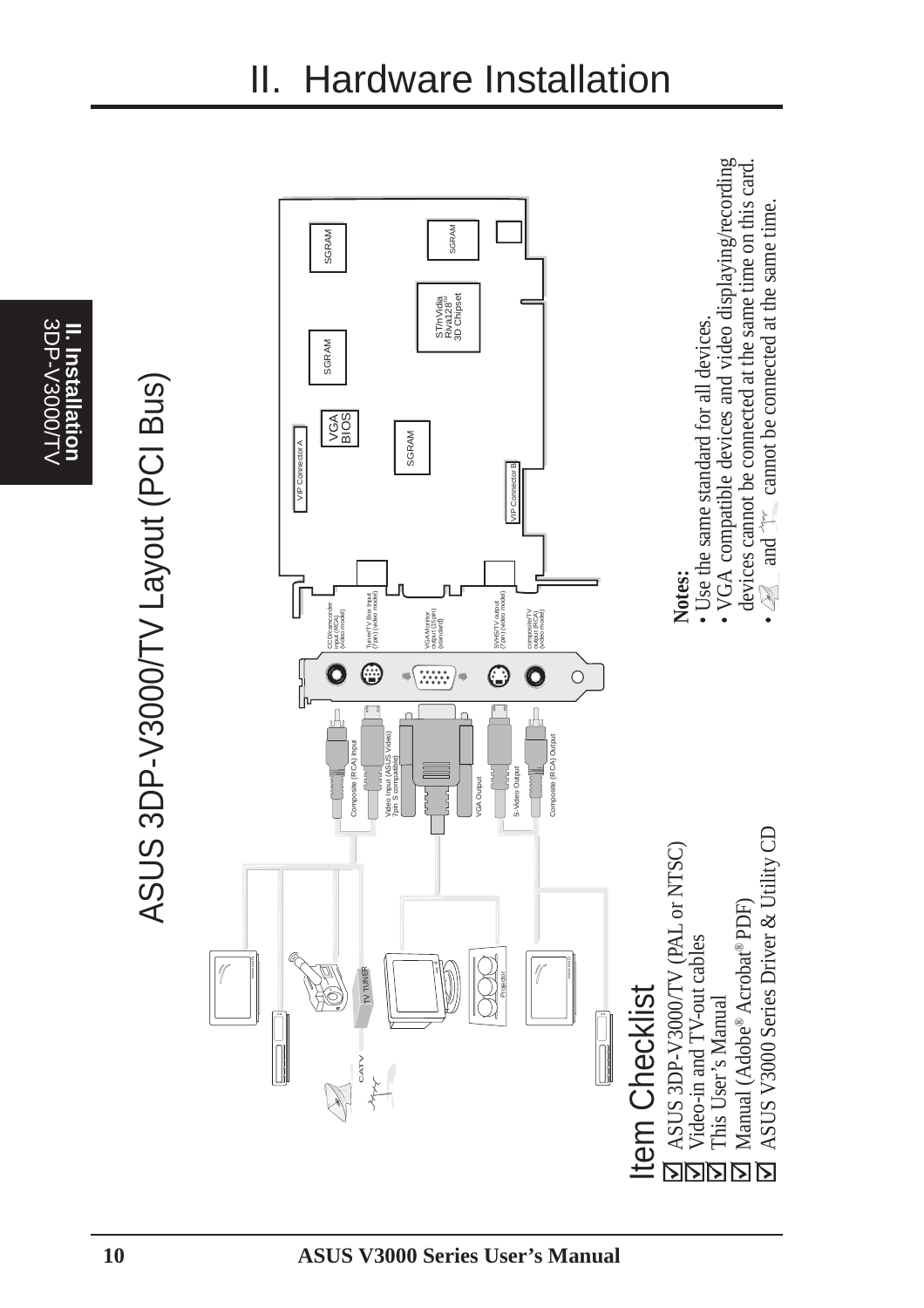

# II. Hardware Installation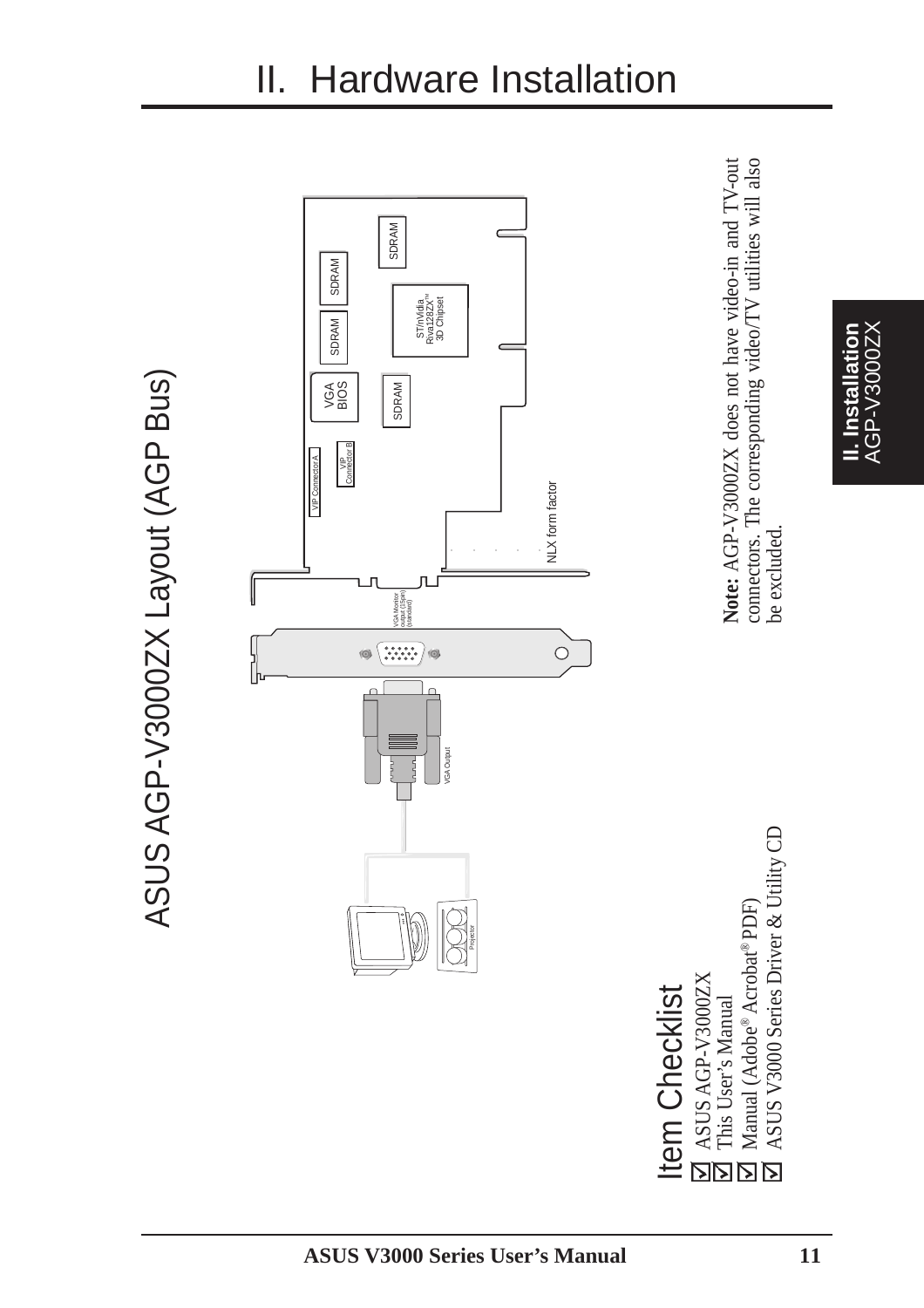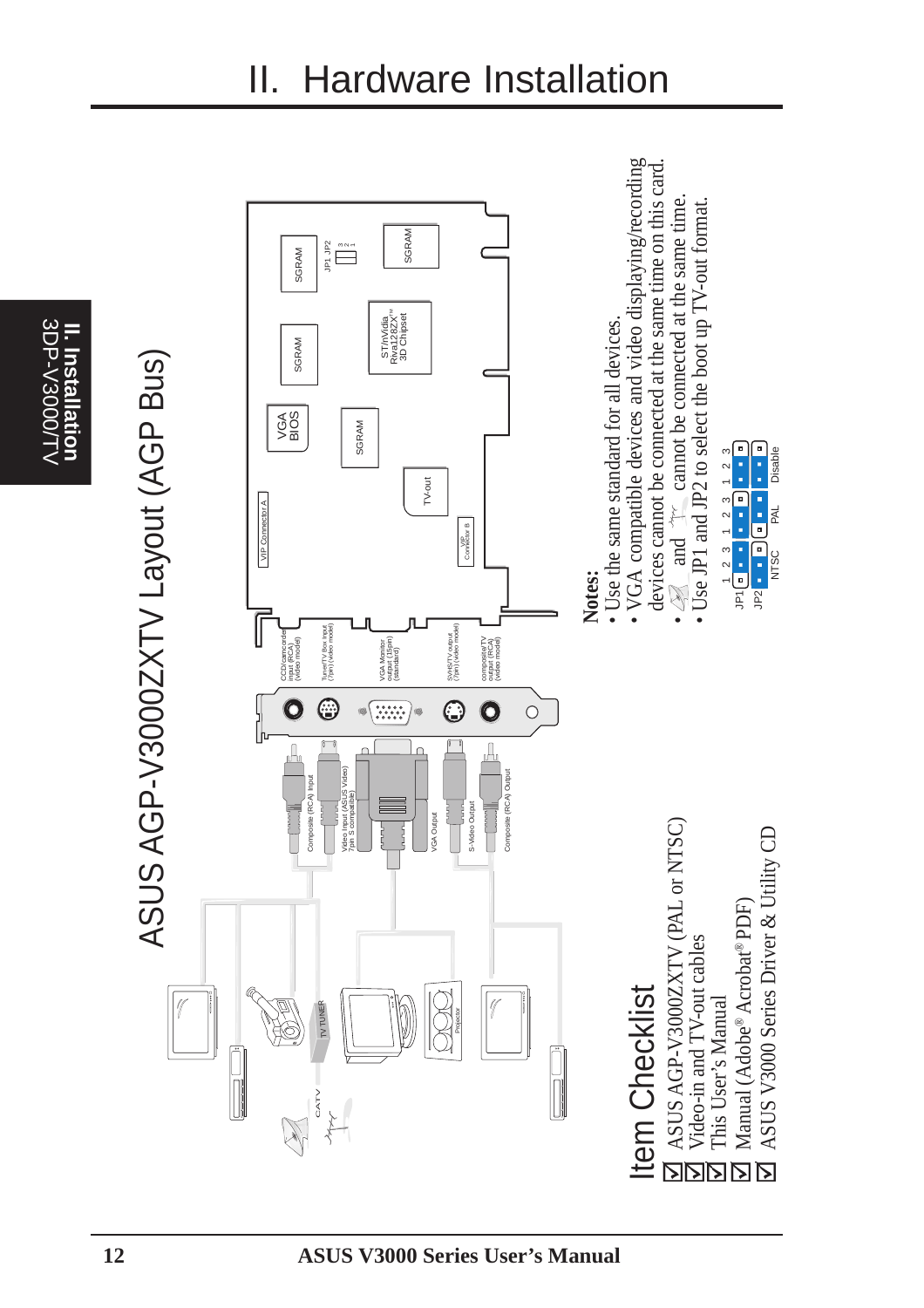# II. Hardware Installation

**NOTE:** The ASUS AGP-V3000, AGP-V3000/TV, AGP-V3000ZX and AGP-V3000ZXTV can only be installed in motherboards with an AGP slot. The ASUS 3DP-V3000/TV can be installed in standard PCI motherboards.

**WARNING!** Computer boards and components contain very delicate Integrated Circuit (IC) chips. To protect the computer board and other components against damage from static electricity, you must follow some precautions.

- 1. Make sure that you unplug your power supply when adding or removing expansion cards or other system components. Failure to do so may cause severe damage to both your motherboard and expansion cards.
- 2. Keep all components, such as the host adapter, in its antistatic bag until you are ready to install it.
- 3. Use a grounded wrist strap before handling computer components. If you do not have one, touch both of your hands to a safely grounded object or to a metal object, such as the power supply case. Hold components by the edges and try not to touch the IC chips, leads, or circuitry.
- 4. Place components on a grounded antistatic pad or on the bag that came with the component whenever the components are separated from the system.

### Installation Procedures

#### New Systems

- 1. Unplug all electrical cords on your computer.
- 2. Remove the system unit cover.
- 3. Locate the AGP or PCI bus expansion slot. Make sure this slot is unobstructed.
- 4. Remove the corresponding expansion slot cover from the computer chassis.
- 5. Ground yourself to an antistatic mat or other grounded source (see **WARNING!**).
- 6. Pick up the board (still in its sleeve) by grasping the edge bracket with one hand and then remove the plastic sleeve.
- 7. Position the card directly over the AGP slot and insert one end of the board in the slot first. Firmly but gently press the bus connector on the bottom of the card down into the slot. Be sure the metal contacts on the bottom of the host adapter are securely seated in the slot.
- 8. Anchor the board's mounting bracket to the computer chassis using the screw from the slot cover that you set aside previously.
- 9. Replace the cover on the system unit.
- 10. Connect your analog monitor's 15-pin VGA connector to the card and fasten the retaining screws (if any).
- 11. Connect other cables and devices if available -You are now ready to install the software drivers and utilities.

#### Systems with Existing VGA Card

- 1. Install the ASUS V3000 Series display drivers with your current VGA card.
- 2. Shut down your computer and unplug all electrical cords.
- 3. Replace the existing VGA card with the ASUS V3000 Series graphics card.
- 4. Restart your computer the ASUS V3000 Series graphics card should be automatically detected and the display drivers automatically updated.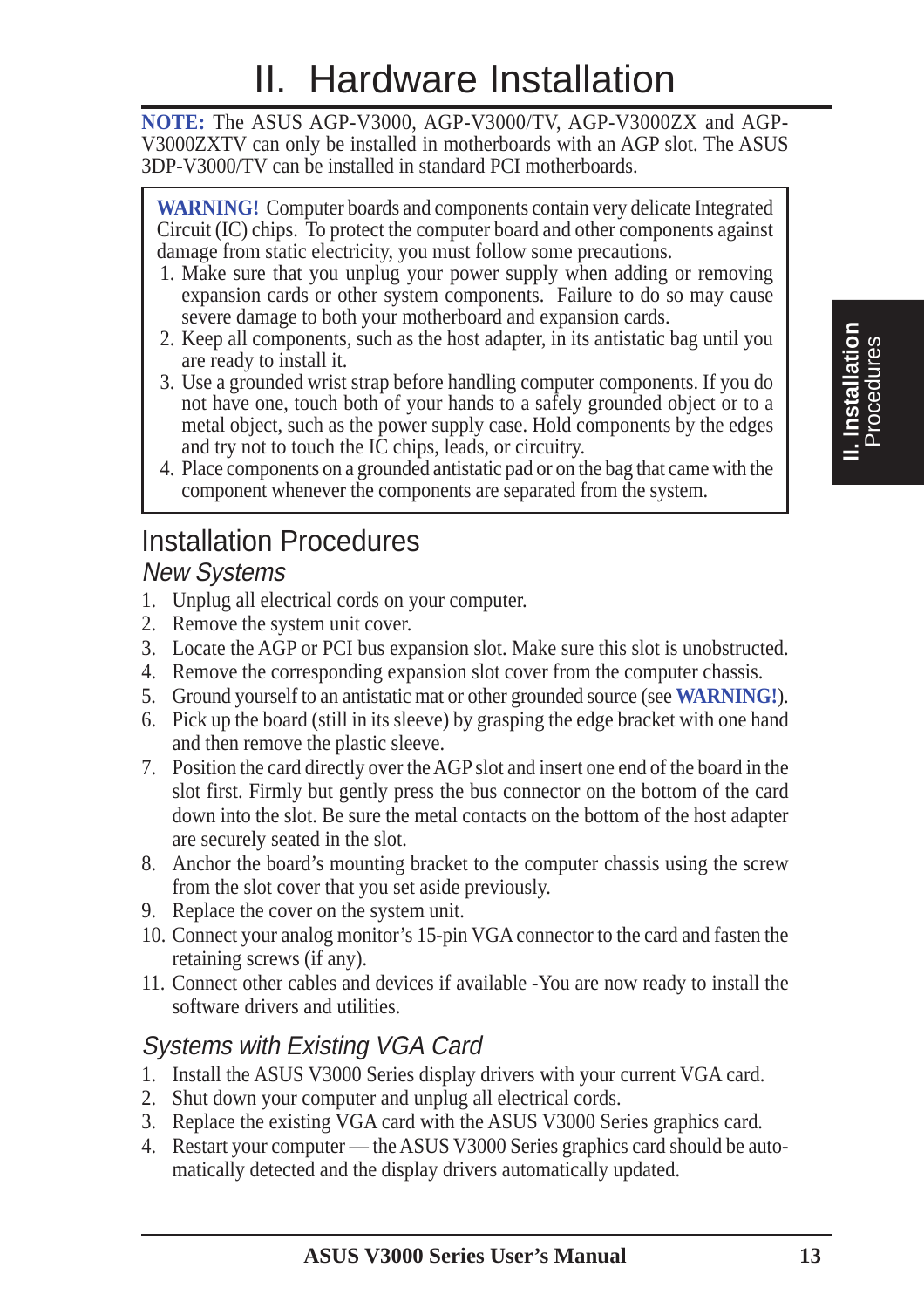### Operating System Requirements

**IMPORTANT!** This card requires its own IRQ to work normally. If you have problems during installation, please check your BIOS setting or motherboard jumpers to make sure that "VGA INT/IRQ" has been enabled.

#### Windows 95

To take advantage of all the AGP features, you must use Windows 95 OSR2.0, install the USB upgrade and then install the VGARTD driver for the corresponding chipset on your motherboard. (see **III. Windows 95/98 "Install VGARTD"**). **Note:** This is not necessary for the 3DP-V3000/TV.

To install Win95 OSR2.0 with USB, you must have OSR2.0 installed already. Otherwise, first install OSR2.0 and then use the USB support update (you must use the same update language of your Windows language). On the April 1997 MSDN Disc-1 "Windows 95, SDKs, and Tools", OSR2.0 is found in "\OSR2" while the USB support update is found in "\OSR2\USBSUPP". To determine the installed version of the operating system, look in the registry at:

HKEY\_LOCAL\_MACHINE\SOFTWARE\Microsoft\Windows\CurrentVersion\Version HKEY\_LOCAL\_MACHINE\SOFTWARE\Microsoft\Windows\CurrentVersion\VersionNumber

OSR2.0 with USB has: Version "Windows 95" and VersionNumber "4.03.1212" or "4.03.1214".

#### Windows 98

Only Windows 98 **Beta3** or later supports full Direct3D and AGP features. If you are not using Beta3 or later, you must upgrade your Windows before installing the AGP display driver.

**NOTE:** Windows 98 includes VGARTD for the major chipsets but it is recommended that you install VGARTD from the V3000 Series installation CD to make sure that you have the latest version of VGARTD.

**NOTE:** This Manual assumes that your CD-ROM disc drive is drive **D:** and that MS Windows is in **"c:\windows"**. Replace either with the actual location, if necessary.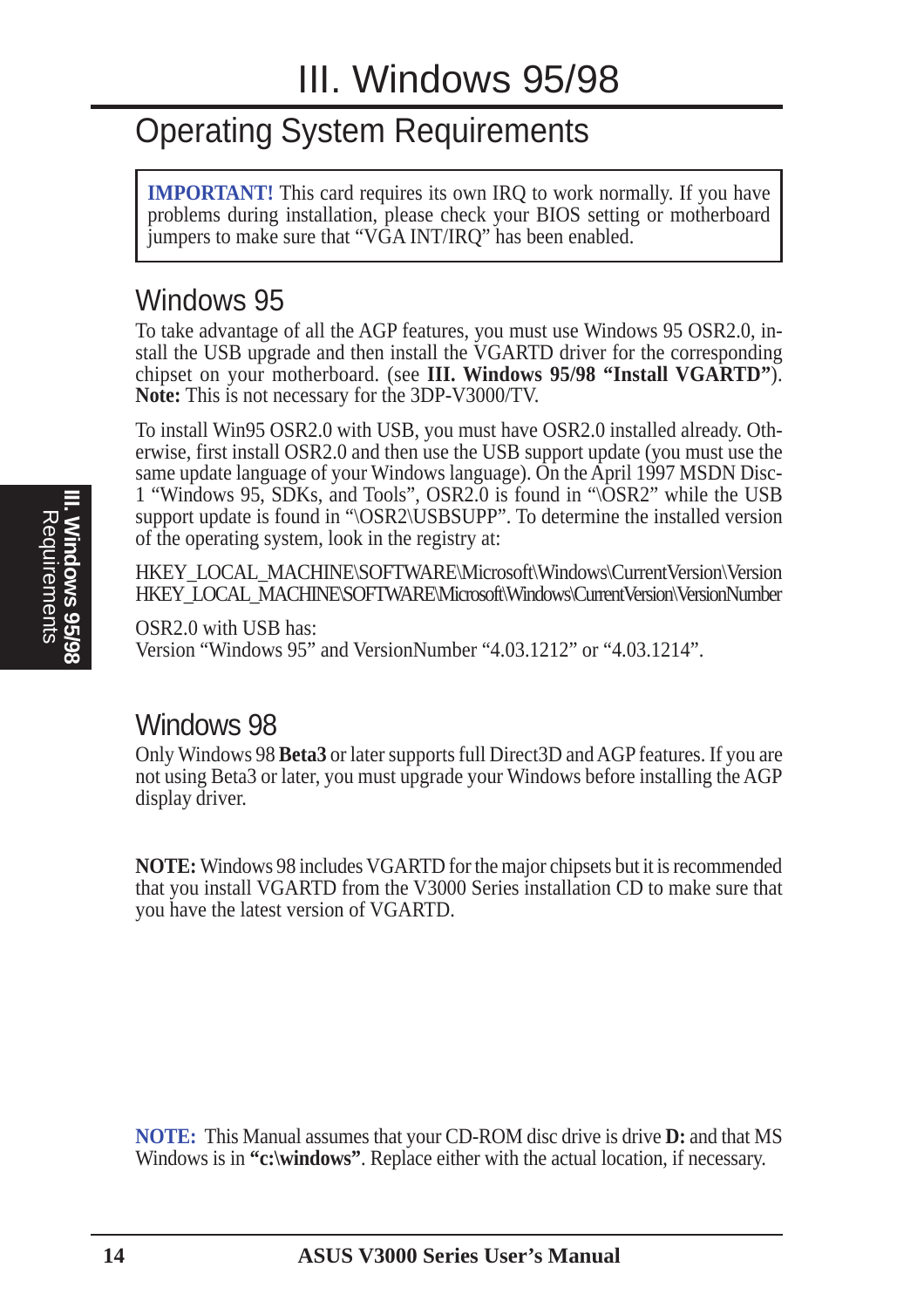### Install V3000 Series Driver (existing ASUS V3000)

Follow the steps below if you are using a V3000 Series graphics card with AGP bus or if you want to install it in Windows 98.

**Note:** "New hardware found" refers to the prompt for drivers when installing Windows 95/98 with the ASUS V3000 Series VGA card already installed. This Manual assumes that your CD-ROM disc drive is drive **D:** and that Windows 95/98 is in **C:\windows**. Replace either with the actual location, if necessary.

1. When installing Windows 95/98, a **New Hardware Found** window will appear:

| <b>New Hardware Found</b>                                      |  |  |  |
|----------------------------------------------------------------|--|--|--|
| PCI VGA-Compatible Display Adapter                             |  |  |  |
| Select which driver you want to install for your new hardware: |  |  |  |
| C Windows default driver                                       |  |  |  |
| Driver from disk provided by hardware manufacturer             |  |  |  |
| ⊙ Do not install a driver (Windows will not prompt you again)  |  |  |  |
| C Select from a list of alternate drivers                      |  |  |  |
| Help<br>Cancel                                                 |  |  |  |

Select **Do not install a driver** and go to step 3.

When installing Windows 95 OSR 2.0, the **Update Device Driver Wizard** window will appear:



This wizard will complete the installation of the Standard PCI Graphics Adapter (VGA). Click **Next >** to let Windows search for an updated driver.

**WARNING!** Only click **Next >**. The system will hang if you click **Cancel**!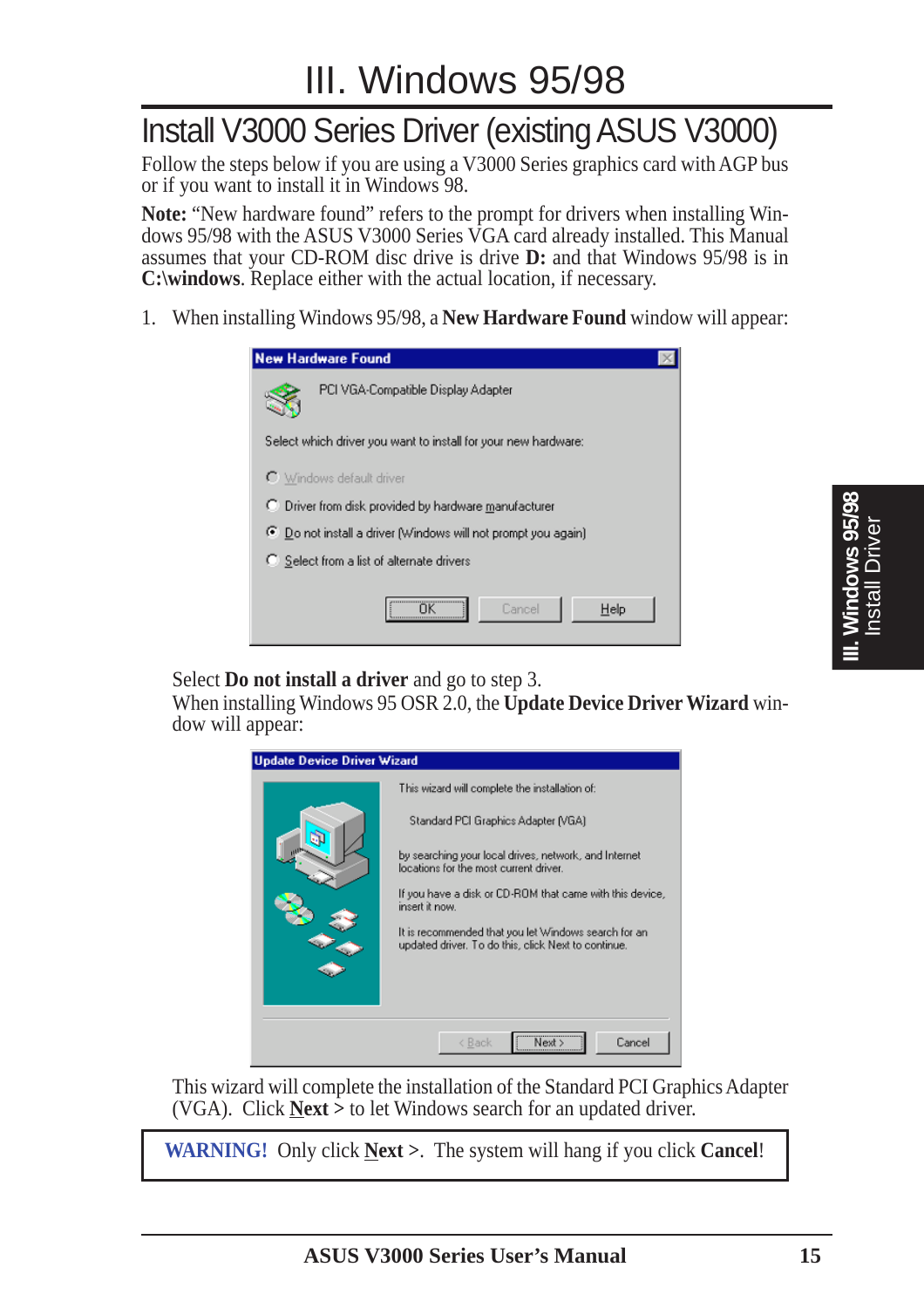2. Click **F**inish to install the VGA driver. You will then be asked for your Windows95/98 CD in order to complete the VGA driver installation.



If you do not have your CD handy, direct the installation path to your **\Windows\System** directory. Windows will prompt you to restart your windows. Choose **No**.

- 3. Insert your CD or double click on your CD drive icon in My Computer to bring up the autorun screen or run **Setup.exe** in the root directory of the CD.
- 4. From the **Setup** panel, click **VGA Driver** and follow the installation steps.

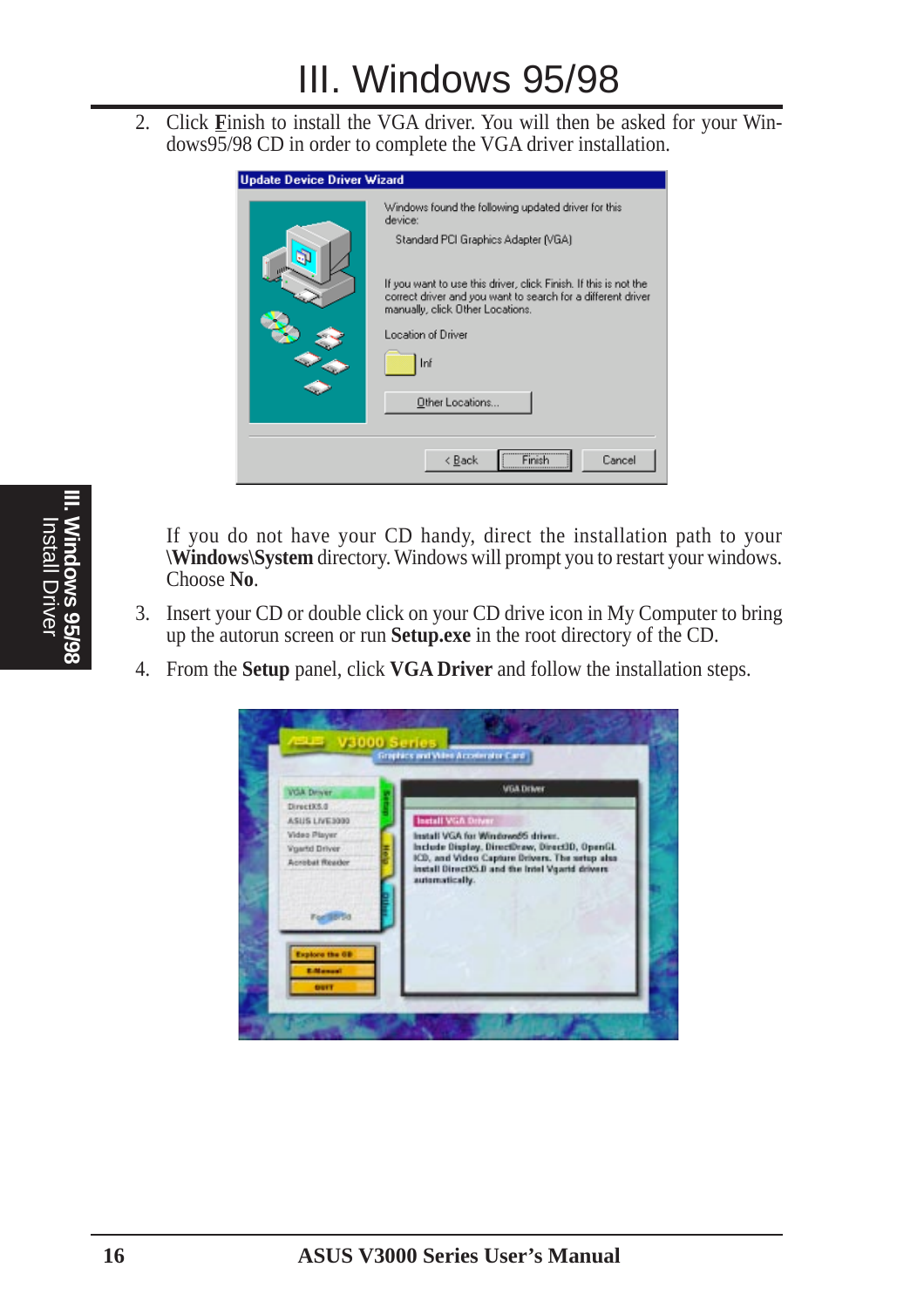5. When the **Welcome** window appears, click **Next >** to install V3000 Series display drivers on your computer.





The install program will detect whether you are using OSR2.0 with USB (OSR2.1). If not, a message will be given to exit the install program (Click **Yes**) or continue (Click **No**).

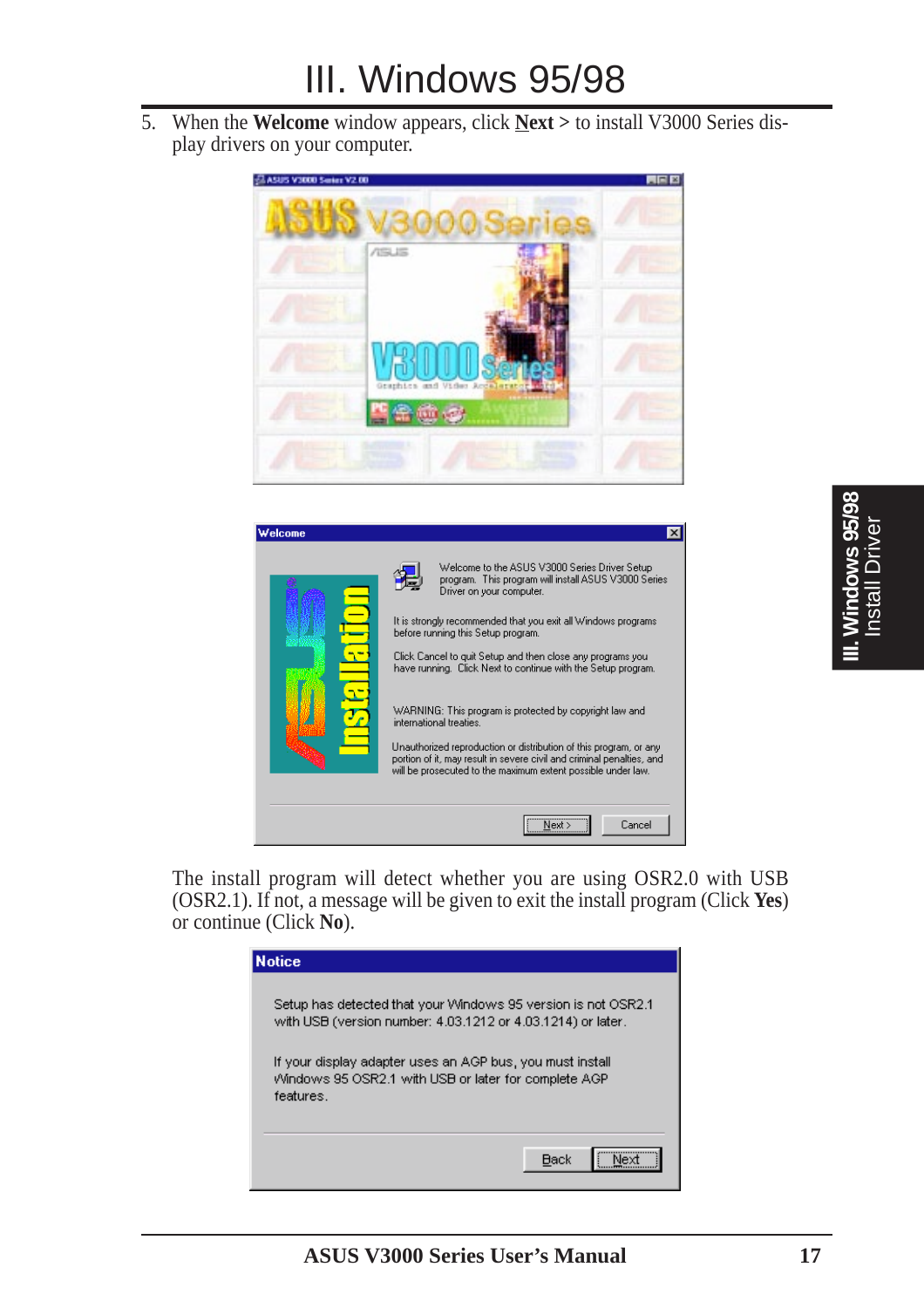6. When the **Check Setup Information** window appears, click **Next >** to begin the file transfer.



The **Installing Microsoft DirectX 5** dialog box will automatically appear because the V3000 Series display driver requires DirectX5 to have access to the advanced 3D features.

| Installing Microsoft(R) DirectX(tm) 5                                                                      |
|------------------------------------------------------------------------------------------------------------|
| Searching for updated DirectX Runtime Components and updating as<br>necessary. This may take a few minutes |

This box indicates that the **Setup program** is searching for the updated DirectX Runtime Components and updating as necessary.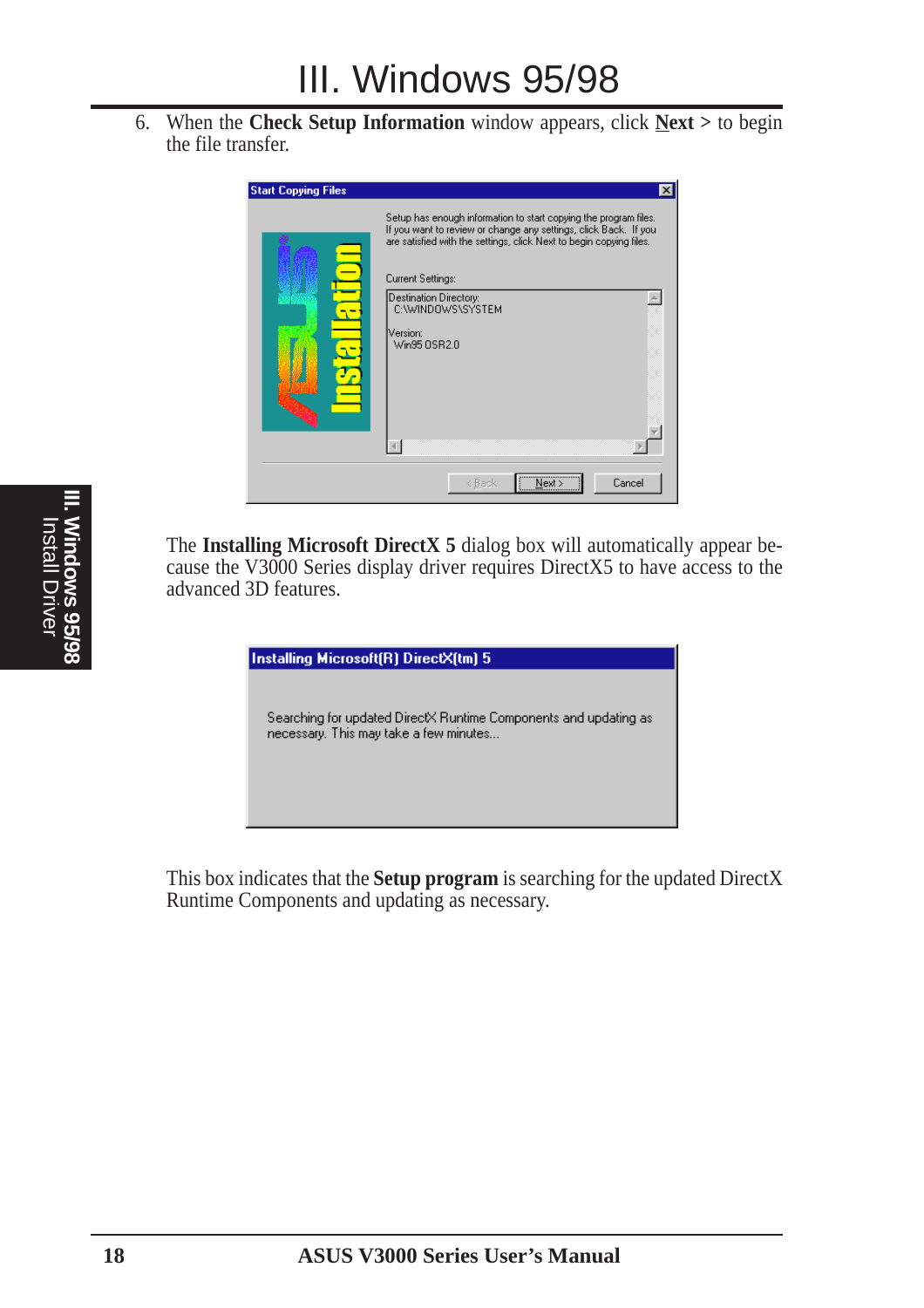### Install V3000 Series Driver (replacing other VGA card)

If you wish to replace an existing VGA card with an ASUS V3000 Series graphics card, the current display drivers must be replaced first (see **II. Hardware Installation "Systems with Existing VGA Card"**).

**Note:** The following procedure works only for Windows 95. For Windows 98 users, follow the procedures for "Install V3000 Series Driver (existing ASUS 3000)".

1. Insert your CD or double click on your CD drive icon in My Computer to bring up the autorun screen or run **Setup.exe** in the root directory of the CD.



2. From the **Setup** panel, click **VGA Driver** and the **Welcome** window will appear.



3. Click **Next >** to install the V3000 Series display drivers on your computer.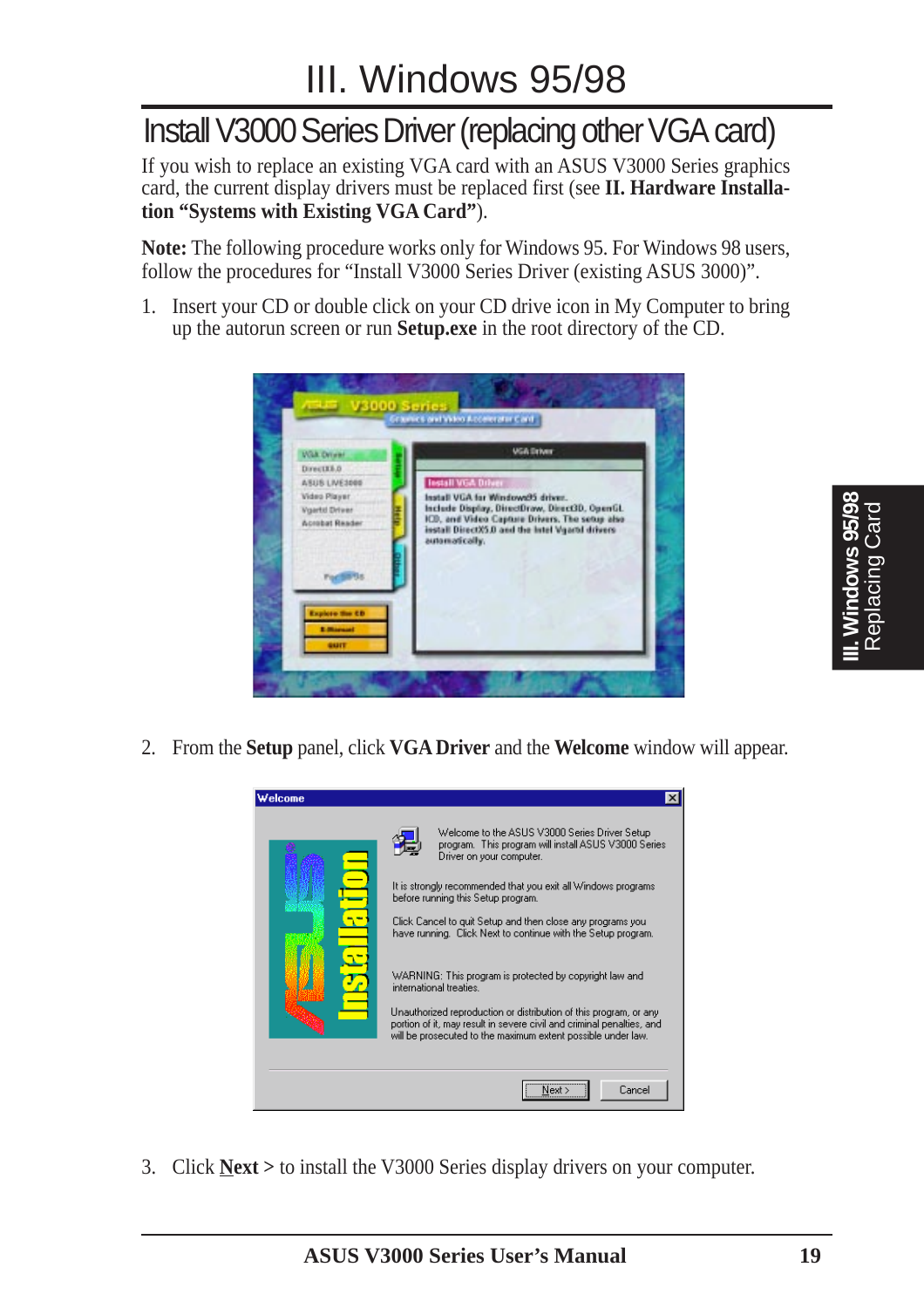4. The install program will detect whether you are using OSR2.0 with USB (OSR2.1). If not, a message will be given to exit the install program (Click **Yes**) or continue (Click **No**).



The **Installing Microsoft DirectX5** dialog box will automatically appear because the V3000 Series display driver requires DirectX5 to have access to the advanced 3D features. Click **Next >** to begin file transfer.

| <b>Start Copying Files</b> | ×                                                                                                                                                                                                                                                                                                           |
|----------------------------|-------------------------------------------------------------------------------------------------------------------------------------------------------------------------------------------------------------------------------------------------------------------------------------------------------------|
|                            | Setup has enough information to start copying the program files.<br>If you want to review or change any settings, click Back. If you<br>are satisfied with the settings, click Next to begin copying files.<br>Current Settings:<br>Destination Directory:<br>C:\WINDOWS\SYSTEM<br>Version:<br>Win95 OSR2.0 |
|                            | <br>Cancel<br>< Back<br>Next:                                                                                                                                                                                                                                                                               |

5. The **Setup program** will then search for the updated DirectX Runtime Components and update as necessary.



6. After all drivers are installed, power off your system and replace your VGA card with the ASUS V3000 Series card. Restart your computer, and the drivers should be installed automatically.

**III. Windows 95/98** Replacing Card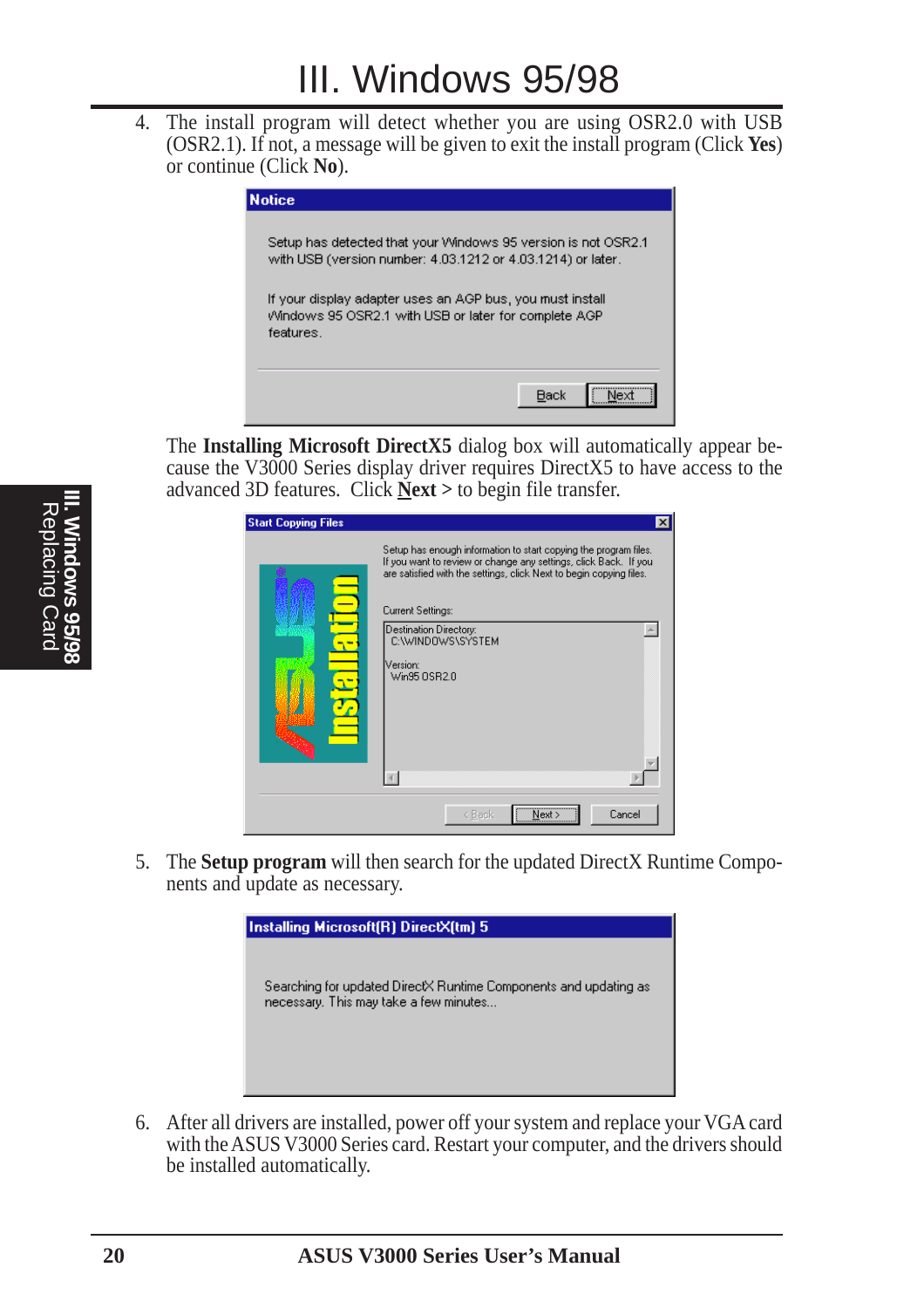# Display Properties (desktop utilities)

To run Desktop Utilities, click the right mouse button on the Windows 95/98 desktop, then choose **Properties** in the list.

#### Advanced Menu

This menu provides some advanced settings for Direct3D. You can set "Texture Heap" (available only for the 3DP-V3000TV) to maximum value for those texturegreedy applications or games.

|                                                                                                             | ASUS V3000 V2.00 Properties                                                                                                                                                                                                    | $ ?  \times$                                                                                       |                                                                                                                 |
|-------------------------------------------------------------------------------------------------------------|--------------------------------------------------------------------------------------------------------------------------------------------------------------------------------------------------------------------------------|----------------------------------------------------------------------------------------------------|-----------------------------------------------------------------------------------------------------------------|
|                                                                                                             | Adapter<br>Monitor<br>Performance  <br>General  <br><b>RS</b> Advanced<br><b>R</b> <sup>3</sup> Monitor<br><b>ES</b> Color Correction   ES Information  <br>- 12                                                               | Color Management<br><b>Fig.</b> Hotkey<br><b>RS</b> TV Out                                         |                                                                                                                 |
| Allows customizing of<br>texture buffer size <sup>-</sup><br>Enables/Disables<br>each Direct3D<br>component | - Texture Heap Size (PCI)-<br>Enable Custom Size<br>Direct3D Feature Settings:<br>Enable fog table capacity                                                                                                                    | 5 MB                                                                                               | Adjusts the size of<br>the texture buffer<br>in the system<br>memorý. This<br>function will be<br>disabled when |
|                                                                                                             | $\triangledown$ Enable square texture only capacity<br>$\nabla$ Enable texture 5-6-5 format<br>Ⅳ Enable anti-aliasing capacity<br>$\nabla$ Enable linear/tri-linear mipmap capacity<br>Ⅳ Enable iterated vertex alpha capacity |                                                                                                    | using an AGP<br>card.                                                                                           |
|                                                                                                             | MIPMAP Levels<br>l÷l∘<br>Level of Detail<br>Texture Address                                                                                                                                                                    | Load Default<br>OpenGL Settings                                                                    |                                                                                                                 |
| <b>Lovel of Detail Settings</b>                                                                             | <b>OK</b><br>×                                                                                                                                                                                                                 | Cancel<br>Apply<br><b>OpenGL Settings</b>                                                          |                                                                                                                 |
| Level of Datal (LBD) Options:                                                                               |                                                                                                                                                                                                                                | Texture Quality/Performance Adjustment<br>C Best texture quality<br>F. Average performance/quality |                                                                                                                 |
| No percent increasing<br>г<br>p: Do perçixel microsping only for linear mipmap<br>rearest/linear            | <b>Fastest-uses</b><br>per-polygon<br>mipmapping                                                                                                                                                                               | <b>Elect performance</b>                                                                           |                                                                                                                 |
| Perform most accurate LCD calculation for all<br>Iniprasping modes<br>OK<br>Cavoel                          | <b>Best Quality-</b><br>uses the most<br>accurate<br>mipmapping<br>calculation<br>Load Delaut                                                                                                                                  | ŪK.<br>Cancel                                                                                      | Load Delault                                                                                                    |
|                                                                                                             | <b>Testure Addressing Adjustment</b>                                                                                                                                                                                           | о                                                                                                  |                                                                                                                 |
| Origin selection for -<br>non-filtering texels                                                              | Origin of Point Sampling Texel<br>C Upper left corner<br>G. Denter                                                                                                                                                             |                                                                                                    |                                                                                                                 |
| Origin selection for -<br>bilinear filtering texels                                                         | <b>Digin of Bi-linear Filtering Texel</b><br>F Upper left comer<br>C Center                                                                                                                                                    |                                                                                                    |                                                                                                                 |
|                                                                                                             | DK.<br><b>Lancel</b>                                                                                                                                                                                                           | LoadDetaut                                                                                         |                                                                                                                 |

**Note:** The screen displays are provided as examples only and may not reflect the screen contents displayed on your system.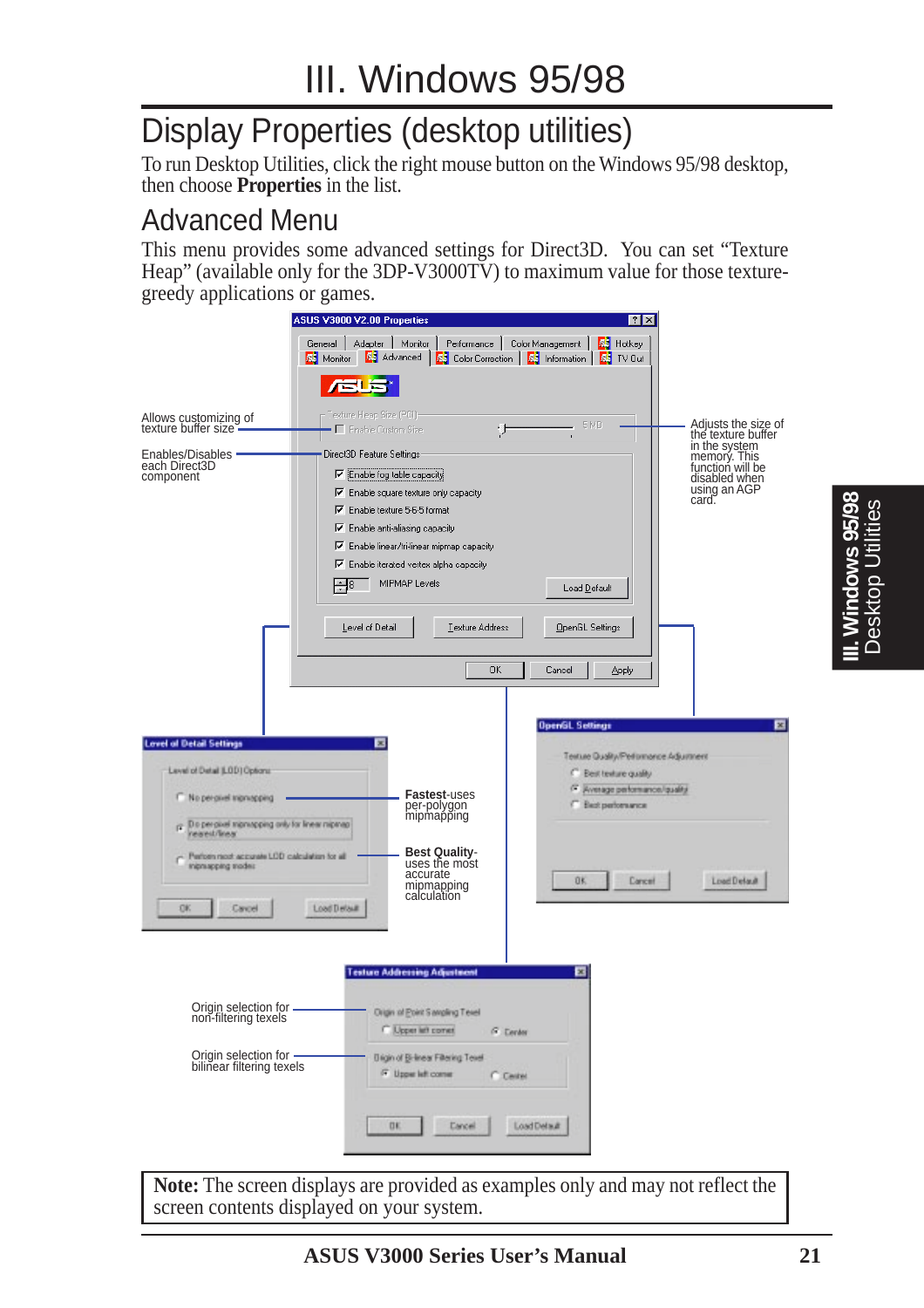#### Color Correction Menu

You can adjust the brightness, contrast, and gamma values of the screen output from the Color Correction Menu. This function is only available in 16-bit and 32-bit color depth.

|                                        | <b>7 X</b><br>ASUS V3000 V2.00 Properties                                                                                                                                                                       |                                        |
|----------------------------------------|-----------------------------------------------------------------------------------------------------------------------------------------------------------------------------------------------------------------|----------------------------------------|
|                                        | Color Management<br>Monitor<br>Performance  <br><b>ES</b> Hotkey<br>Adapter<br>General<br><b>S3</b> Color Correction <b>B3</b> Information <b>B3</b> TV Out<br><b>Advanced</b><br><b>R</b> <sup>5</sup> Monitor |                                        |
|                                        |                                                                                                                                                                                                                 |                                        |
| Enables/Disables<br>the color settings | Enable RGB Color Adjustment<br>RGB Color Adjustment                                                                                                                                                             |                                        |
| Color mapping chart                    | <b>Brightness</b><br>0<br>Contrast<br>$\mathbf 0$                                                                                                                                                               |                                        |
| Individual channel ·                   | Gamma<br>1.0<br>$\cap$ Red<br><b>FAI</b><br>C Green<br>$\cap$ Blue<br>Load Default                                                                                                                              | <b>Restores Color</b>                  |
| adjustment                             | 0K<br>Cancel<br><b>Apply</b>                                                                                                                                                                                    | Correction menu to<br>default settings |

#### Information Menu

You can lists all the information about the VGA card and video configurations from the Information Menu.

|                                                                                                         | ASUS V3000 V2.00 Properties<br>7x                                                                                                                                                                    |                            |
|---------------------------------------------------------------------------------------------------------|------------------------------------------------------------------------------------------------------------------------------------------------------------------------------------------------------|----------------------------|
|                                                                                                         | Monitor<br>Color Management  <br><b>F3</b> Hotkey<br>Adapter<br>Performance<br>General  <br><b>E</b> Information<br><b>A3</b> Monitor   <b>A3</b> Advanced   A3 Color Correction<br><b>F3</b> TV Out |                            |
|                                                                                                         | Information<br>VGA Chip: RIVA 128ZX                                                                                                                                                                  |                            |
|                                                                                                         | RAM Size: 8 Megabytes<br>RAM Type: SGRAM                                                                                                                                                             |                            |
|                                                                                                         | BUS Type: AGP 1.0<br>IRQ: 11                                                                                                                                                                         |                            |
|                                                                                                         | VESA VBE Version: 3.0<br>Windows 95 Driver: ASUS V3000 V2.00                                                                                                                                         |                            |
| Shows AGP memory –<br>info. (will be blank or<br>warning given if no<br>AGP card or memory<br>is found) | DirectX Version: 5.0 (build 9800)<br>AGP Memory: 33554432(Total), 33554432(Free)                                                                                                                     |                            |
|                                                                                                         |                                                                                                                                                                                                      |                            |
|                                                                                                         | Help                                                                                                                                                                                                 | Invokes the online<br>help |
|                                                                                                         | <b>OK</b><br>Cancel<br>Apply                                                                                                                                                                         |                            |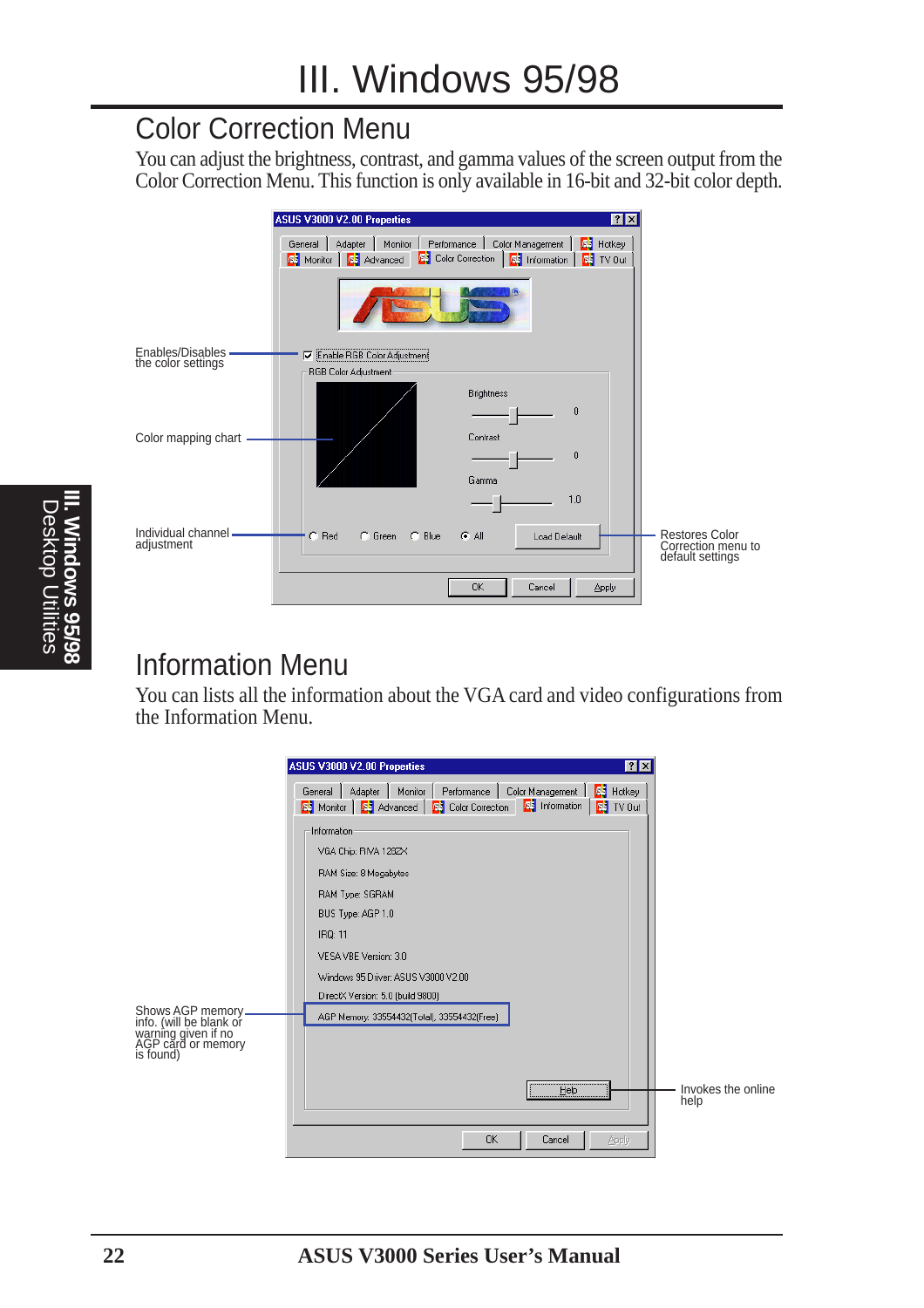#### TV Out Menu (AGP-V3000ZXTV only)

The TV Out tab will appear if your card came with an S-Video and/or Composite connector, a TV is connected to one of these connectors (S-Video provides better quality) and turned on, and you are in any one of these modes: 640x480@60Hz or 800x600@60Hz for NTSC, 640x480@50Hz or 800x600@50Hz for PAL.

|                                                      | ASUS V3000 V2.00 Properties                                                                                            | 7x                                                      |                                 |
|------------------------------------------------------|------------------------------------------------------------------------------------------------------------------------|---------------------------------------------------------|---------------------------------|
|                                                      | Monitor<br>General<br>Adapter<br>Performance<br><b>AS</b> Monitor   AS Advanced   AS Color Correction   AS Information | <b>Fi</b> Hotkey<br>Color Management<br><b>R</b> TV Out |                                 |
| Enables/disables TV<br>output function               | $\nabla$ Enable TV Out<br><b>Brightness</b>                                                                            |                                                         |                                 |
| Adjusts the brightness                               | 61<br>- 1                                                                                                              | <b>CONTINUE</b>                                         |                                 |
| Adjusts the sharpness.                               | <b>Sharpness:</b><br>Enhance Text<br>⊽<br>Low                                                                          | <b>TV Connection</b><br>$\Gamma$ S-Video                | Video signal selection          |
|                                                      | Position<br><b>Flicker Filter</b>                                                                                      | $\nabla$ Composite                                      |                                 |
| Adjusts the screen<br>display position on<br>your TV | C Disabled<br>$C$ Low<br>Moderate                                                                                      | Signal Format:<br>NTSC.                                 | TV signal format                |
|                                                      | $C$ High                                                                                                               | Display Form:<br>Underscan<br>▼↑                        | Overscan/underscan<br>selection |
| - Adjusts the anti-flicker<br>effect                 |                                                                                                                        |                                                         |                                 |
|                                                      |                                                                                                                        | Cancel<br><b>OK</b><br>Apply                            |                                 |

**Note:** If TV output is turned on, the display refresh rate will be forced to 60Hz for NTSC and 50Hz for PAL. **Display Modes** will only be available for you to set other frame rates when you turn off TV output, close the **Properties** dialog box, and then enter it again.

#### Settings Menu

You can set the resolution, color depth, fonts, and virtual desktop from this menu.

|                                         | <b>Display Properties</b>                                                      | 7x                                                                                                                                                                                                                                                                                                                                                                                                                                                                                                                                                                                                  |                              |
|-----------------------------------------|--------------------------------------------------------------------------------|-----------------------------------------------------------------------------------------------------------------------------------------------------------------------------------------------------------------------------------------------------------------------------------------------------------------------------------------------------------------------------------------------------------------------------------------------------------------------------------------------------------------------------------------------------------------------------------------------------|------------------------------|
|                                         | Screen Saver<br>Background<br><b>R3</b> Color Correction<br><b>RS</b> Advanced | 图 Hotkey<br>图 Monitor<br>Appearance<br>Settings<br>лt I<br>Information                                                                                                                                                                                                                                                                                                                                                                                                                                                                                                                              |                              |
|                                         | <b>/SUS</b><br>3DP-V3000                                                       | link<br>$3 - 11$<br>丽<br>$\begin{tabular}{ c c } \hline $\circ$ & $\mathbf{m}$ \\ \hline $\mathbf{m}$ & $\mathbf{m}$ \\ \hline $\mathbf{m}$ & $\mathbf{m}$ \\ \hline $\mathbf{m}$ & $\mathbf{m}$ \\ \hline $\mathbf{m}$ & $\mathbf{m}$ \\ \hline $\mathbf{m}$ & $\mathbf{m}$ \\ \hline $\mathbf{m}$ & $\mathbf{m}$ \\ \hline $\mathbf{m}$ & $\mathbf{m}$ \\ \hline $\mathbf{m}$ & $\mathbf{m}$ \\ \hline $\mathbf{m}$ & $\mathbf{m}$ \\ \hline $\mathbf{m}$ & $\mathbf{m}$ \\ \hline $\mathbf{m}$ & $\mathbf{m}$ \\ \hline $\mathbf{$<br>Ą,<br>惪<br>eğ.<br>Selfin<br><b>RO</b><br><b>CONTRACTOR</b> |                              |
|                                         |                                                                                | Desktop Area                                                                                                                                                                                                                                                                                                                                                                                                                                                                                                                                                                                        |                              |
| Enables/Disables the<br>virtual desktop | $\bar{\nabla}$ Enable Virtual Screen                                           | Screen: 640x480                                                                                                                                                                                                                                                                                                                                                                                                                                                                                                                                                                                     | Sets the screen              |
|                                         | Color palette<br>High Color (16 bit)                                           |                                                                                                                                                                                                                                                                                                                                                                                                                                                                                                                                                                                                     | resolution                   |
|                                         |                                                                                | Desktop: 1024x768                                                                                                                                                                                                                                                                                                                                                                                                                                                                                                                                                                                   | Sizes the virtual<br>desktop |
|                                         | Font size                                                                      |                                                                                                                                                                                                                                                                                                                                                                                                                                                                                                                                                                                                     |                              |
|                                         | Small Fonts                                                                    | $\blacktriangledown$                                                                                                                                                                                                                                                                                                                                                                                                                                                                                                                                                                                |                              |
|                                         | Normal size (96 dpi)                                                           |                                                                                                                                                                                                                                                                                                                                                                                                                                                                                                                                                                                                     |                              |
|                                         | Show settings icon on task bar<br>⊽                                            | <b>Advanced Properties</b>                                                                                                                                                                                                                                                                                                                                                                                                                                                                                                                                                                          |                              |
|                                         |                                                                                | <b>OK</b><br>Cancel<br><b>Apply</b>                                                                                                                                                                                                                                                                                                                                                                                                                                                                                                                                                                 |                              |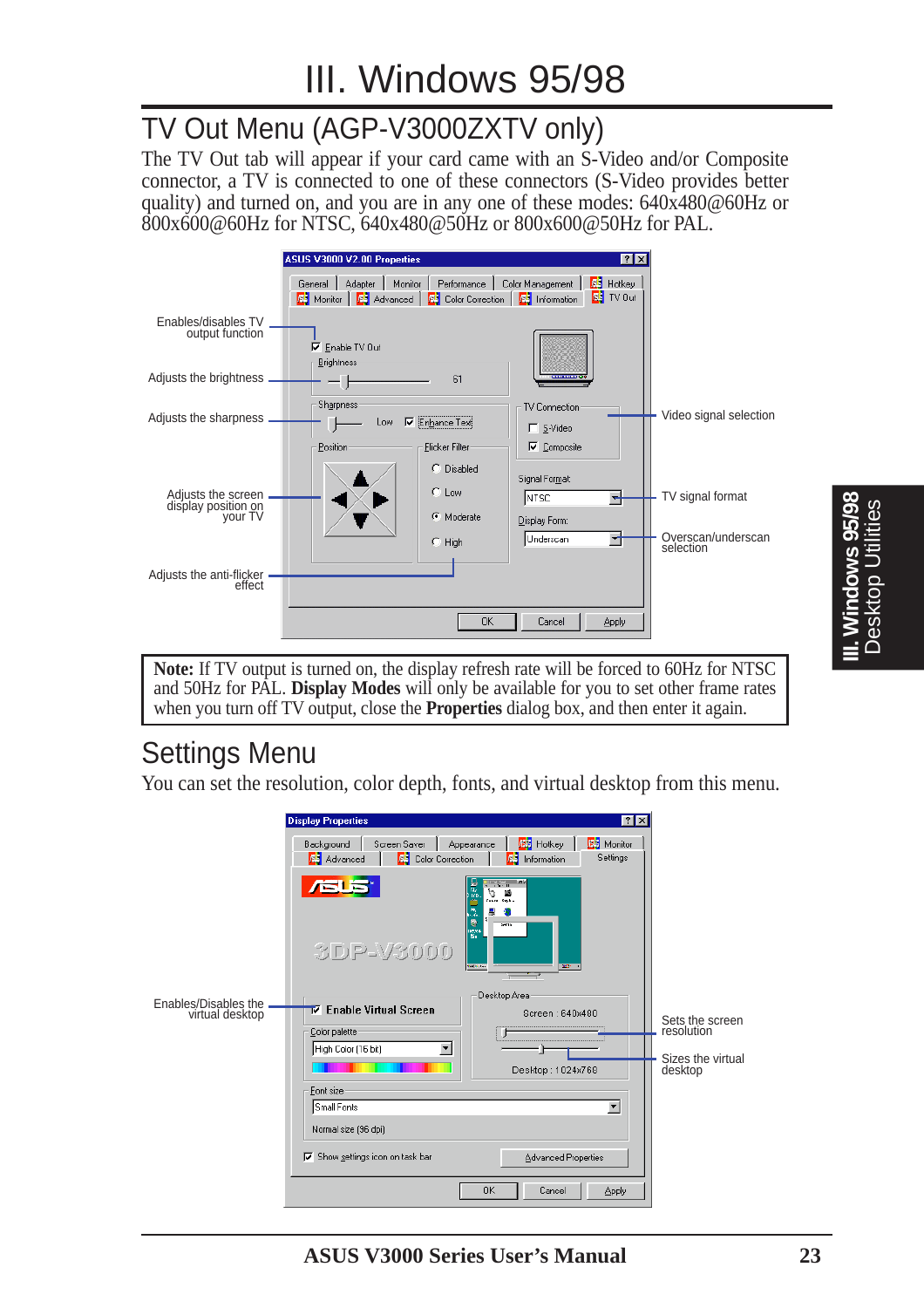#### Hotkey Menu

You can define hotkeys for the virtual screen operation from the Hotkey Menu.



### Monitor Menu

You can adjust the screen output on the monitor from the Monitor Menu.

|                                                     | ASUS V3000 V2.00 Properties                                                                                                    |                                                                         | <b>7 X</b> |                                                          |
|-----------------------------------------------------|--------------------------------------------------------------------------------------------------------------------------------|-------------------------------------------------------------------------|------------|----------------------------------------------------------|
|                                                     | Monitor<br>Adapter<br>General  <br><b>AS</b> Monitor   <b>AS</b> Advanced   <b>AS</b> Color Correction   <b>AS</b> Information | Performance<br>Color Management<br><b>Fi</b> Hotkey<br><b>ES</b> TV Out |            |                                                          |
|                                                     | <b>/GUS</b><br>AGP-V3000ZX                                                                                                     | Click here for-<br>test<br>patterns!!                                   |            | Click to change the on-<br>screen test pattern           |
|                                                     | Adjustment<br>Position<br>Size                                                                                                 | Synchronization<br>+ Horizontal<br>$+$ Vertical                         |            | The sync polarity setting                                |
| Sets the screen<br>position<br>Sets the screen size |                                                                                                                                | Change Refresh Rate<br>Load Default Adjustment                          |            | Displays the Change<br>Refresh Rate menu                 |
|                                                     |                                                                                                                                | <b>OK</b><br>Cancel<br>Apply                                            |            | Restores the Monitor<br>menu settings to its<br>defaults |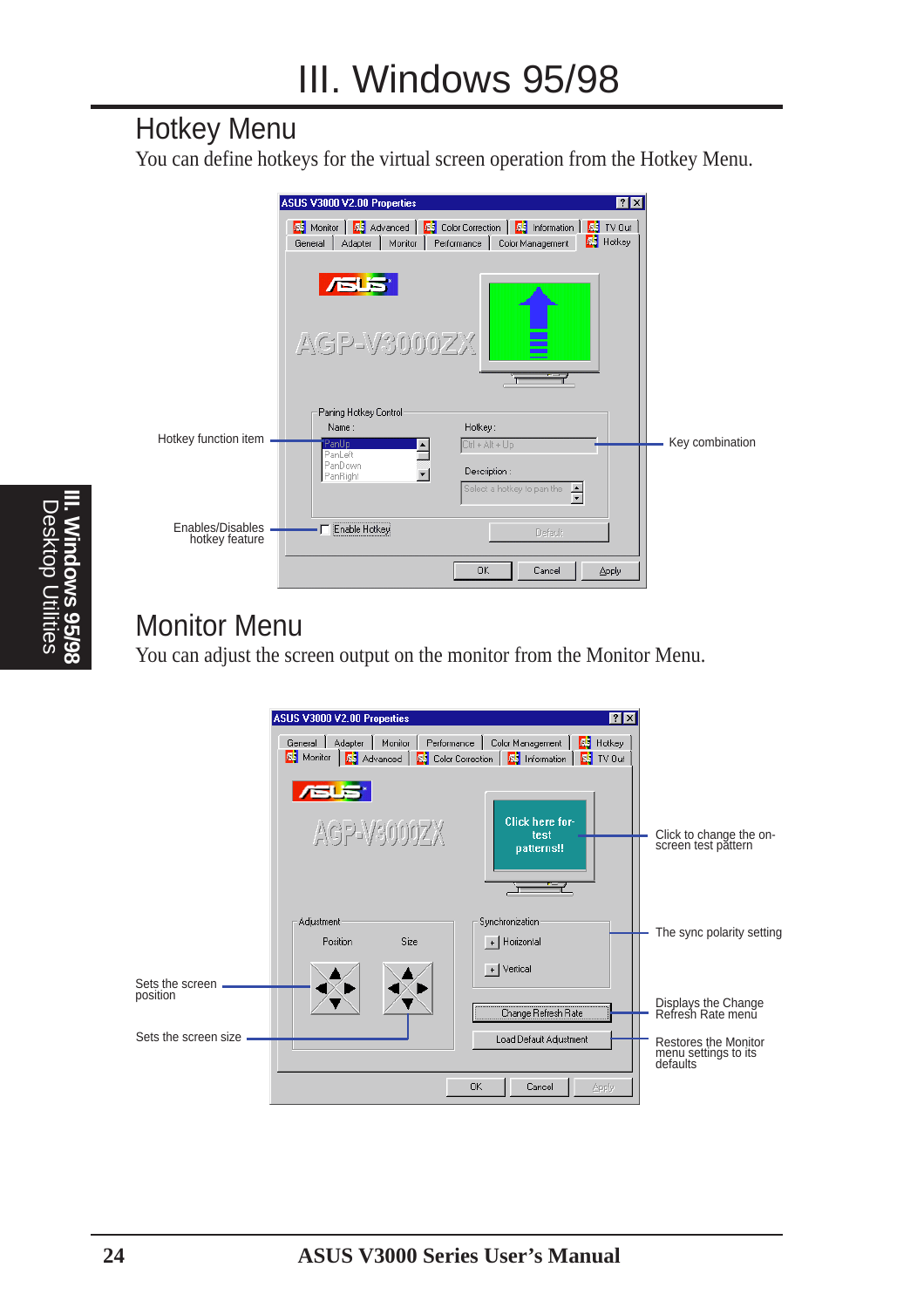#### Refresh Rate Menu

You can change the refresh rate setting for your monitor from this Menu.

|                                          | <b>Change Refresh Rate</b>                                                                                                  |                                      |
|------------------------------------------|-----------------------------------------------------------------------------------------------------------------------------|--------------------------------------|
|                                          | Refresh Rate                                                                                                                |                                      |
| Displays the default -<br>refresh rates  | Non-Interlaced 60Hz<br>Non-Interlaced 70Hz<br>Non-Interlaced 72Hz                                                           |                                      |
|                                          | Non-Interlaced 75Hz<br>Non-Interlaced 85Hz<br>Non-Interlaced 100Hz<br>▼                                                     |                                      |
|                                          | Edit Refresh Rate                                                                                                           |                                      |
|                                          | Non-Interlaced 90Hz                                                                                                         |                                      |
| Fine adjustment<br>of the refresh rate   | 85<br>100<br>adores e adores e estados de la constitución de la constitución de la constitución de la constitución de la co |                                      |
| Test the refresh rate<br>before applying | Test                                                                                                                        |                                      |
|                                          | ОK<br>Load Default<br>Cancel<br><b>Delete</b>                                                                               | Restores settings to<br>its defaults |

# Install DirectX5

Microsoft DirectX5 allows 3D hardware acceleration support in Windows 95/98. For Software MPEG support in Windows 95/98, you must first install the **Microsoft DirectX5** libraries, and then the MPEG Video Player.

- 1. Insert your CD or double click on your CD drive icon in My Computer to bring up the autorun screen or run Setup.exe in the root directory of the CD.
- 2. From the **Setup** panel, click **DirectX5.0.**

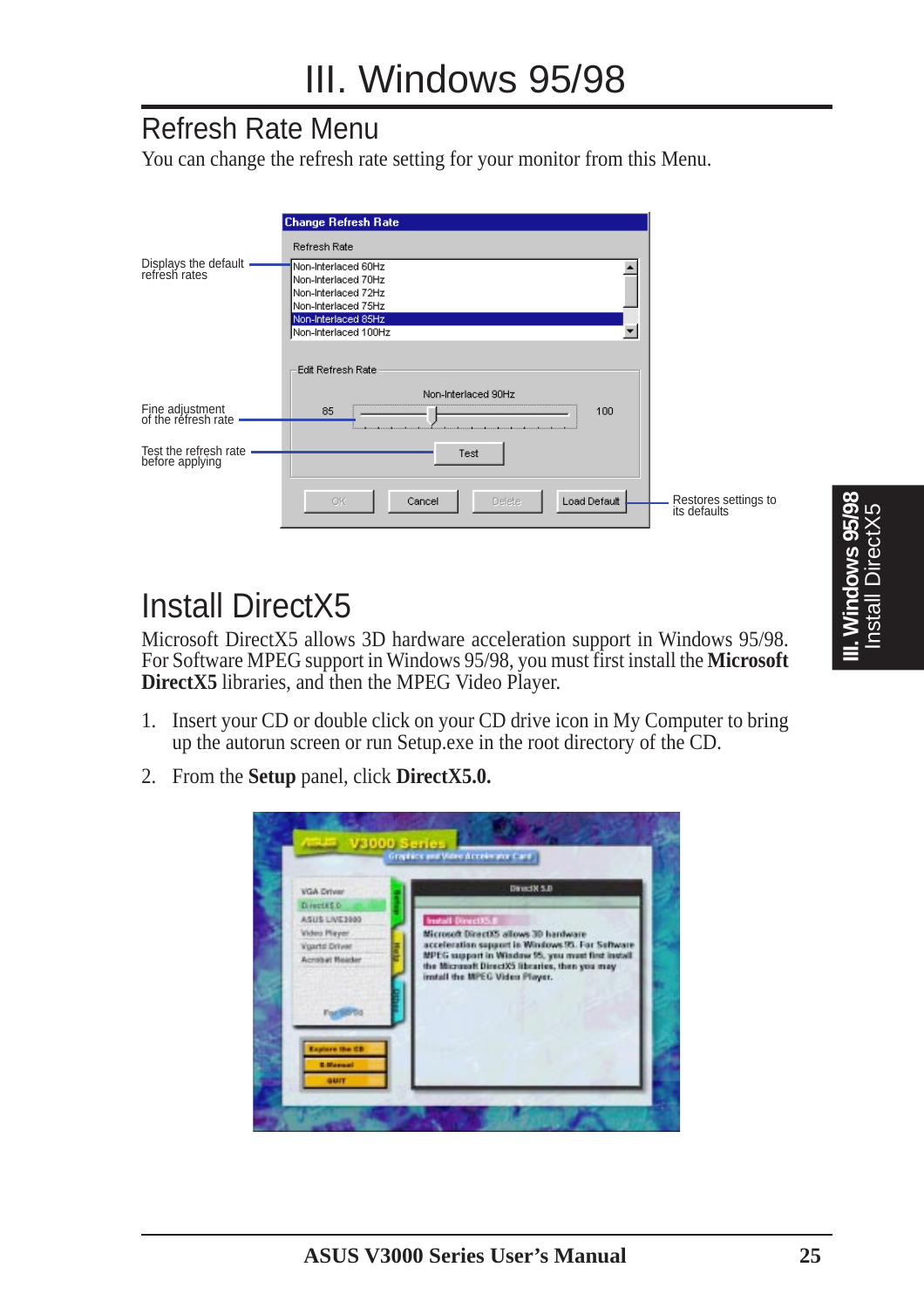#### The DirectX5 Setup Screen appears

| DirectX Subsystem:                                              |                       |               |           |
|-----------------------------------------------------------------|-----------------------|---------------|-----------|
| Component                                                       | Version               |               |           |
| DirectDraw [tm]                                                 | 4.03.00.1096          | Not installed |           |
| Primary Display Dr 4.03.00.2139                                 |                       | Not installed |           |
| Direct3D (tm)                                                   | 4.03.00.1096          | Not installed |           |
| DirectSound (tm) 4.03.00.1096<br>Primary Sound Dri 4.05.00.0156 |                       | Not installed |           |
| Maestro Direct So 4.05.00.0156                                  |                       |               |           |
| DirectPlay (tm)                                                 |                       | Not installed |           |
| Old DirectPlay                                                  | 4.03.00.1096          | Certified     |           |
| DirectInput (tm)                                                |                       | Not installed |           |
|                                                                 |                       |               |           |
| Options<br>□ Direct3D Hardware Acceleration Enabled             |                       |               |           |
|                                                                 | ReInstall DirectX     |               |           |
|                                                                 | Restore Audio drivers |               | <b>DK</b> |

- 3. Check **Direct 3D Hardware Acceleration Enabled** and then click the **Reinstall DirectX** button.
- 4. If your system already has DirectX5 installed, the screen will show "Certified" next to each component. Click either **OK** or **Cancel** to cancel the installation.

| DirectX(tm) Setup                                               |                                          |                        |           | × |
|-----------------------------------------------------------------|------------------------------------------|------------------------|-----------|---|
| DirectX Subsystem:                                              |                                          |                        |           |   |
| Component                                                       | Version                                  |                        |           |   |
| DirectDraw (tm)<br>Primary Display Dr 4.03.00.2139              | 4.05.00.0155                             | Certified<br>Certified |           |   |
| Direct3D (tm)                                                   | 4.05.00.0155                             | Certified              |           |   |
| DirectSound (tm) 4.05.00.0155<br>Primary Sound Dri 4.30.00.0000 |                                          | Certified<br>Certified |           |   |
| SoundBlaster 16                                                 | 4.30.00.0000                             | Certified              |           |   |
| DirectPlay (tm) 4.05.00.0155                                    |                                          | Certified<br>Certified |           |   |
| Old DirectPlay 4.03.00.1096<br>DirectInput (tm)                 | 4.05.00.0155                             | Certified              |           |   |
|                                                                 |                                          |                        |           |   |
|                                                                 |                                          |                        |           |   |
|                                                                 |                                          |                        |           |   |
| Options                                                         |                                          |                        |           |   |
|                                                                 | □ Direct3D Hardware Acceleration Enabled |                        |           |   |
|                                                                 |                                          |                        |           |   |
|                                                                 | ReInstall DirectX                        |                        |           |   |
|                                                                 | Restore Audio drivers                    |                        | <b>nk</b> |   |
|                                                                 | Restore Display drivers                  |                        | Cancel    |   |
|                                                                 |                                          |                        |           |   |

5. After reinstalling DirectX5, you will be prompted to restart your machine. Click **OK.**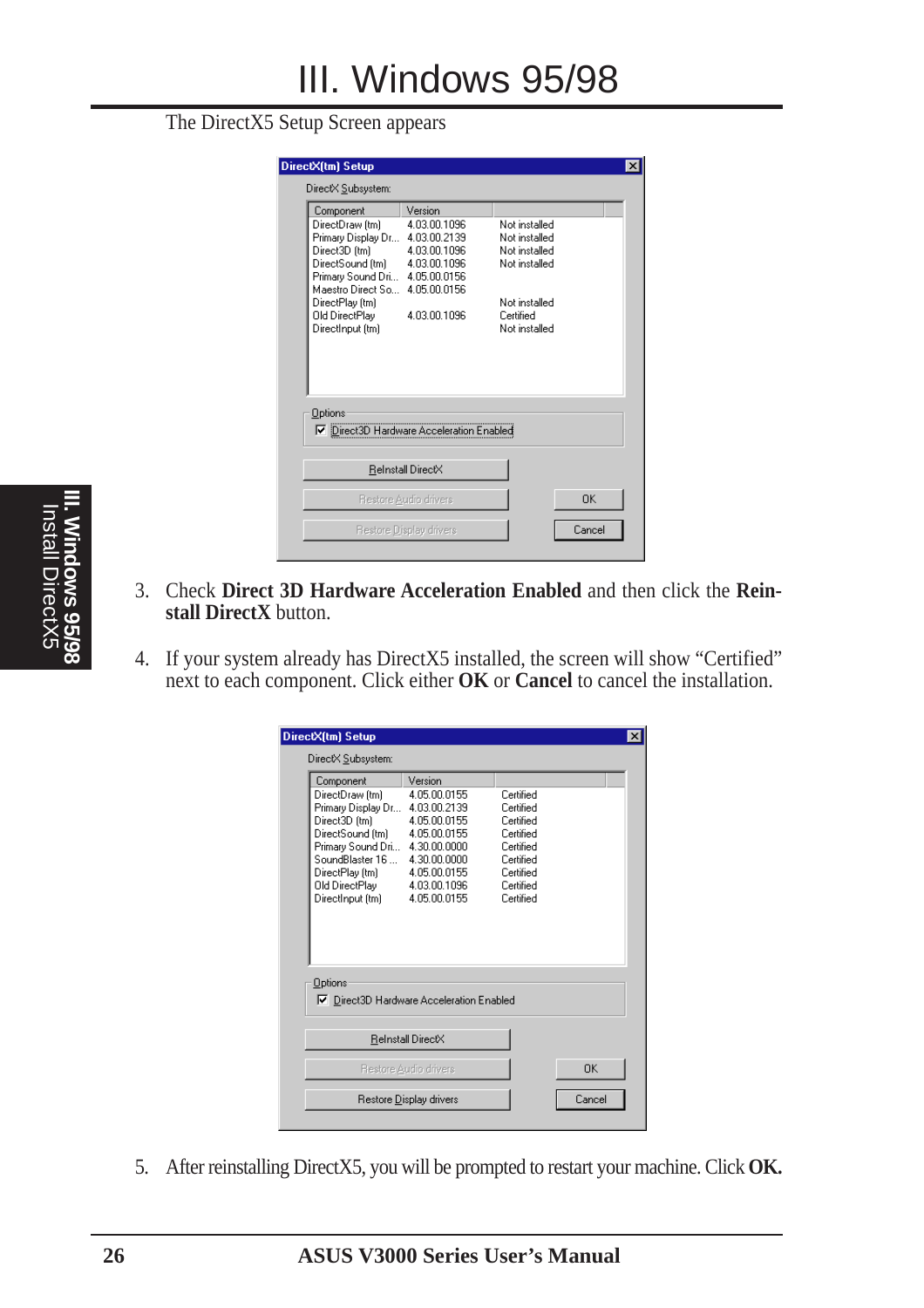# Install VGARTD (AGP only)

- 1. Insert your CD or double click on your CD drive icon in My Computer to bring up the autorun screen or run Setup.exe in the root directory of the CD.
- 2. From the **Setup** panel, click **Vgartd Driver** for AGP chipset support from Intel, SiS, VIA, and ALi. A message appears that only the AGP version requires this driver installation.



3. A driver detection screen appears to tell you which chipset is detected. Click **OK** to install the appropriate driver for your chipset.

| AGP VGARTD Driver Detection                                     |                                                        |
|-----------------------------------------------------------------|--------------------------------------------------------|
|                                                                 |                                                        |
| <b>ASUS</b>                                                     | Welcome to ASUS VGARTD Driver<br>Installation Program. |
| The program has detected the chipset on your<br>motherboard is: |                                                        |
|                                                                 | Intel 82443LX                                          |
| Do you want to install its VGARTD driver?                       |                                                        |
| ● Yes, install its VGARTD driver.                               |                                                        |
| C No. I want to select the other drivers.                       |                                                        |
|                                                                 |                                                        |
| Exit                                                            | <br>OΚ                                                 |

**Note:** Installation dialogs are slightly different for each chipset. Please follow the instructions to finish the VGARTD installation. The steps provided are for Intel chipsets.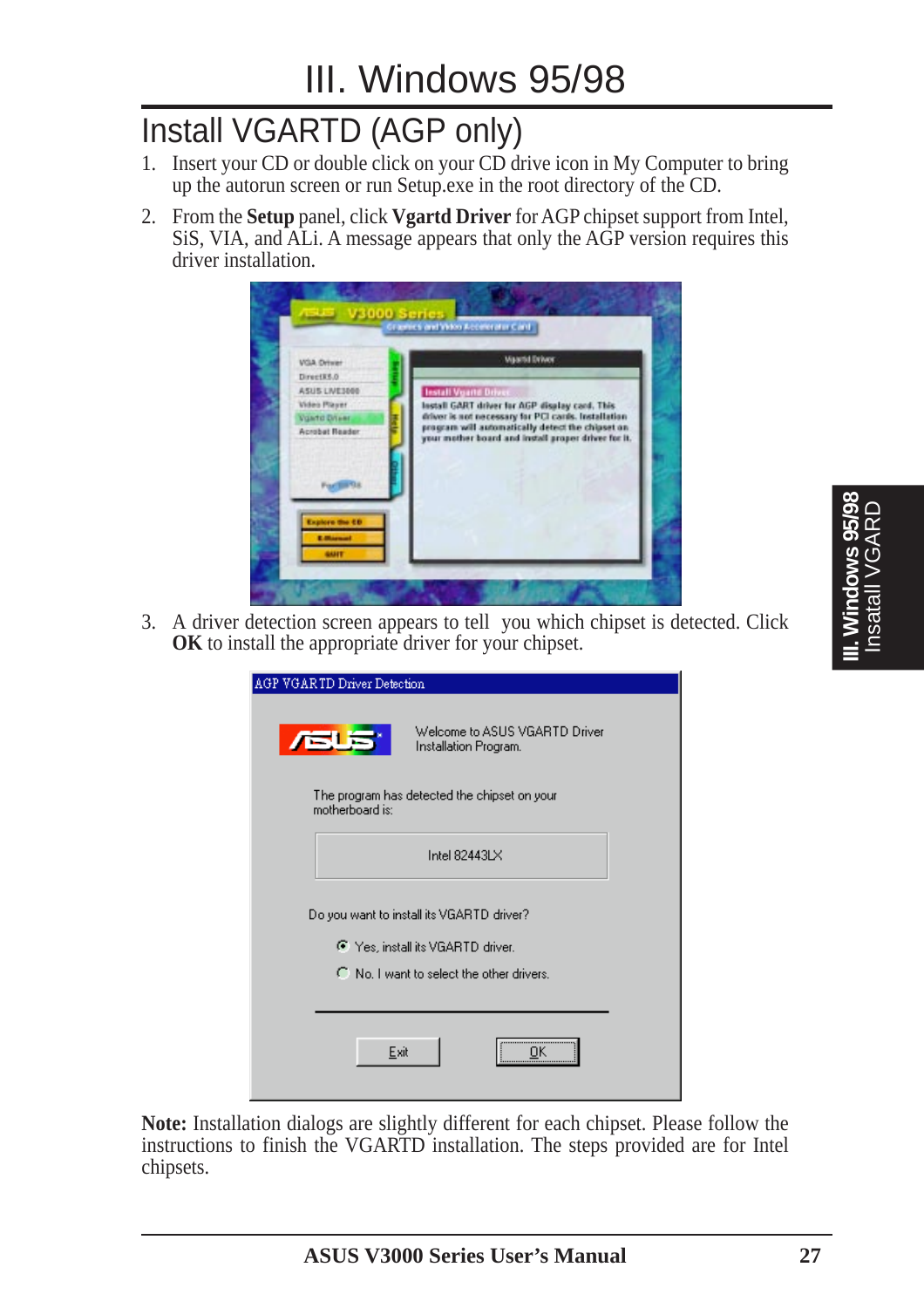4. If you selected **No...**, on the previous screen before clicking **OK**, you will be presented with a selection of other drivers. Make your driver selection and click **Install**.

| <b>AGP VGARTD Driver Selection</b>          |  |
|---------------------------------------------|--|
| <b>ASUS</b>                                 |  |
| Please select one VGARTD driver to install: |  |
| Intel 82443LX                               |  |
| Exit<br>Install                             |  |

5. When the **Welcome** screen appears, click **Next** to continue.

| Welcome | ×                                                                                                                                                                                                                                                                                                                                                                                                                                                                                                                                                                                                                                                                  |
|---------|--------------------------------------------------------------------------------------------------------------------------------------------------------------------------------------------------------------------------------------------------------------------------------------------------------------------------------------------------------------------------------------------------------------------------------------------------------------------------------------------------------------------------------------------------------------------------------------------------------------------------------------------------------------------|
|         | Welcome to the Intel VGARTD Driver Setup program.<br>This program will install Intel VGARTD Driver on your<br>computer.<br>It is strongly recommended that you exit all Windows programs.<br>before running this Setup program.<br>Click Cancel to quit Setup and then close any programs you.<br>have running. Click Next to continue with the Setup program.<br>WARNING: This program is protected by copyright law and<br>international treaties.<br>Unauthorized reproduction or distribution of this program, or any<br>portion of it, may result in severe civil and criminal penalties, and<br>will be prosecuted to the maximum extent possible under law. |
|         | Cancel                                                                                                                                                                                                                                                                                                                                                                                                                                                                                                                                                                                                                                                             |

6. Once the driver installation is finished, click **Finish.**

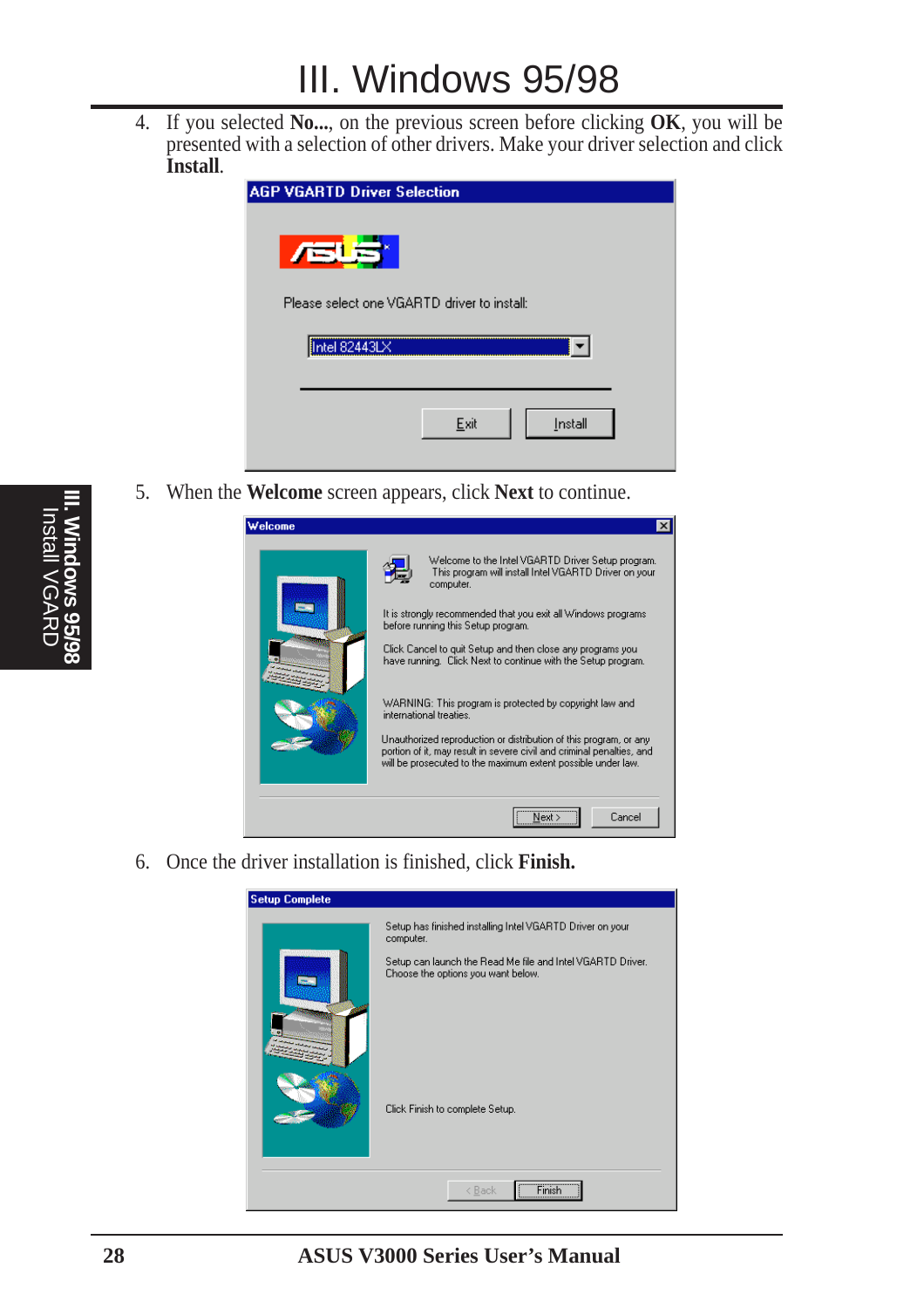### Install Video Player

Installing a video player allows you to view Video CD (\*.DAT) or MPEG (\*.MPG) CD titles. Follow the steps below to install the PowerPlayer video player.

1. Reinsert your CD or double click on your CD drive icon in My Computer to bring up the autorun screen or run **Setup.exe** in the root directory of the CD.



2. From the **Setup** panel, click **Video Player** and follow the self-explanatory instructions to complete the installation.

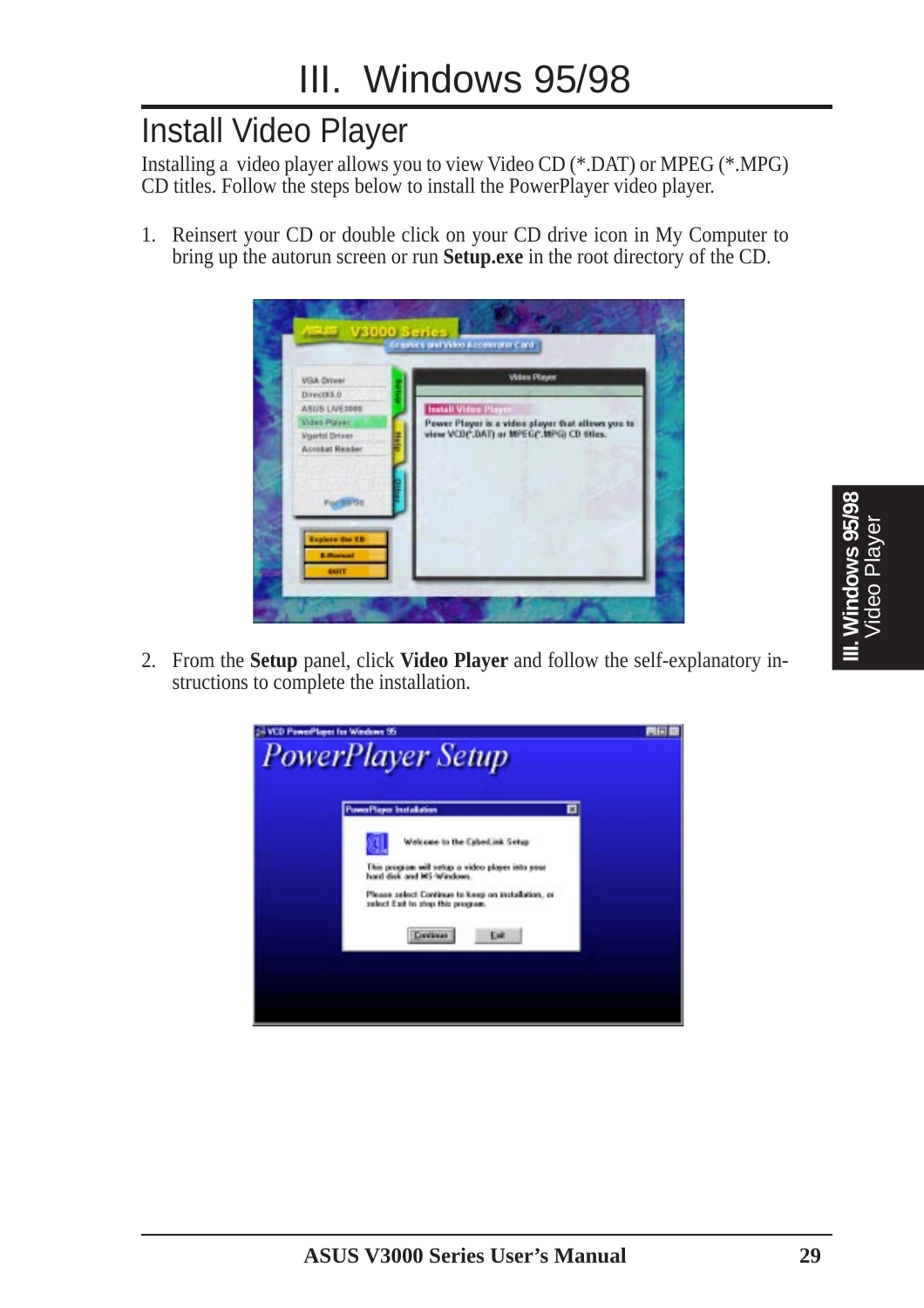# III. Windows 95/98

Moving your cursor over the buttons will give the button name as shown.



**NOTE:** It is strongly recommended that you run PowerPlayer at 1024x768 resolution or lower. Higher resolutions result in poor quality and may cause problems.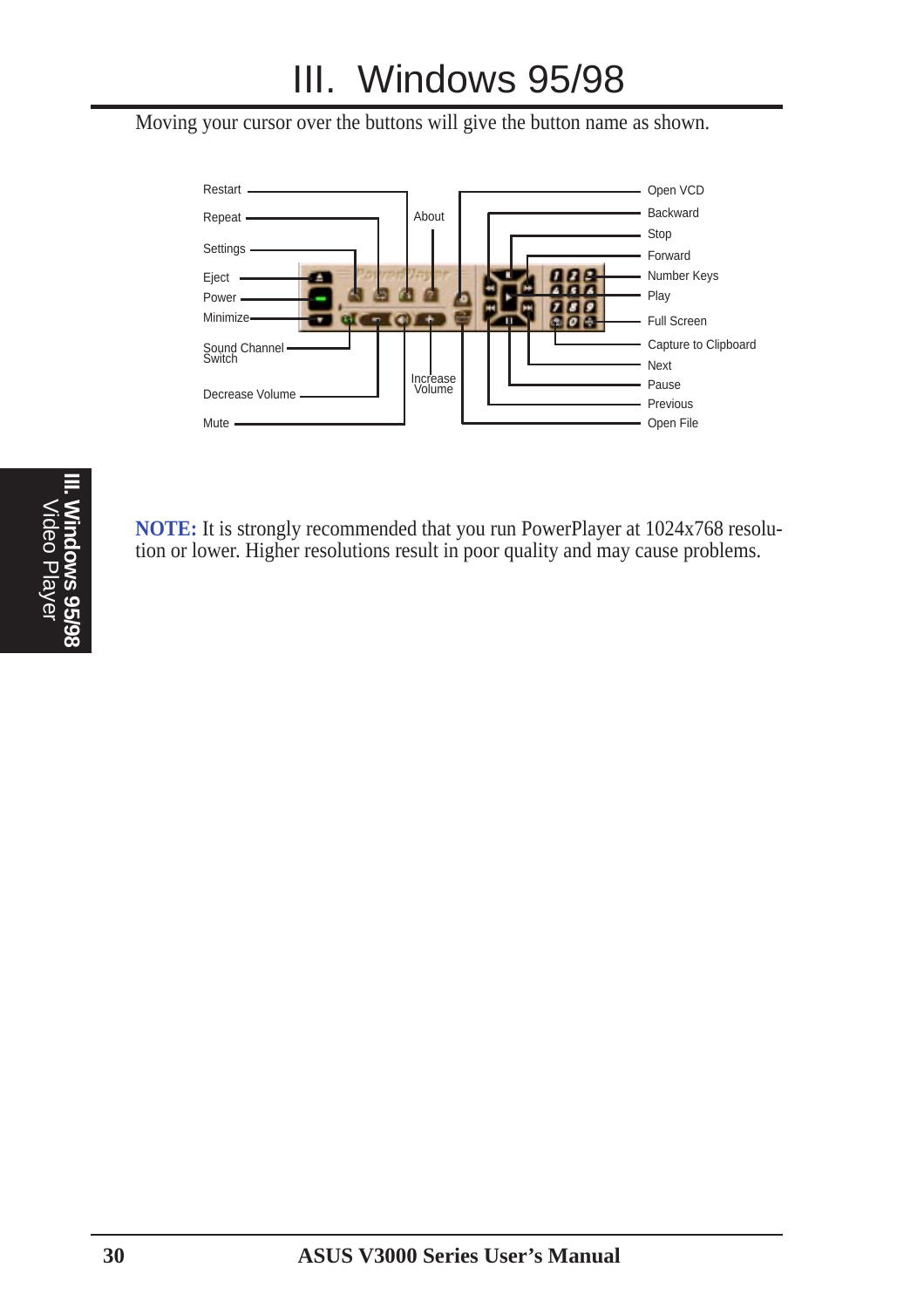# Install ASUS LIVE3000 (for video model only)

ASUS LIVE3000 must be installed in order to use the video-in function on the V3000 Series accelerator card.

- 1. Reinsert your CD or double click on your CD drive icon in My Computer to bring up the autorun screen or run Setup.exe in the root directory of the CD.
- 2. From the **Setup** panel, click **ASUS LIVE3000** and follow the self-explanatory instructions to complete the installation.



After installation, you may run the program through the "Start" button-Programs-ASUS LIVE3000-LIVE3000 or remove the program using the unInstallSHIELD.

### Using ASUS LIVE3000 (for video model only)



**III. Windows 95/98** ASUS LIVE3000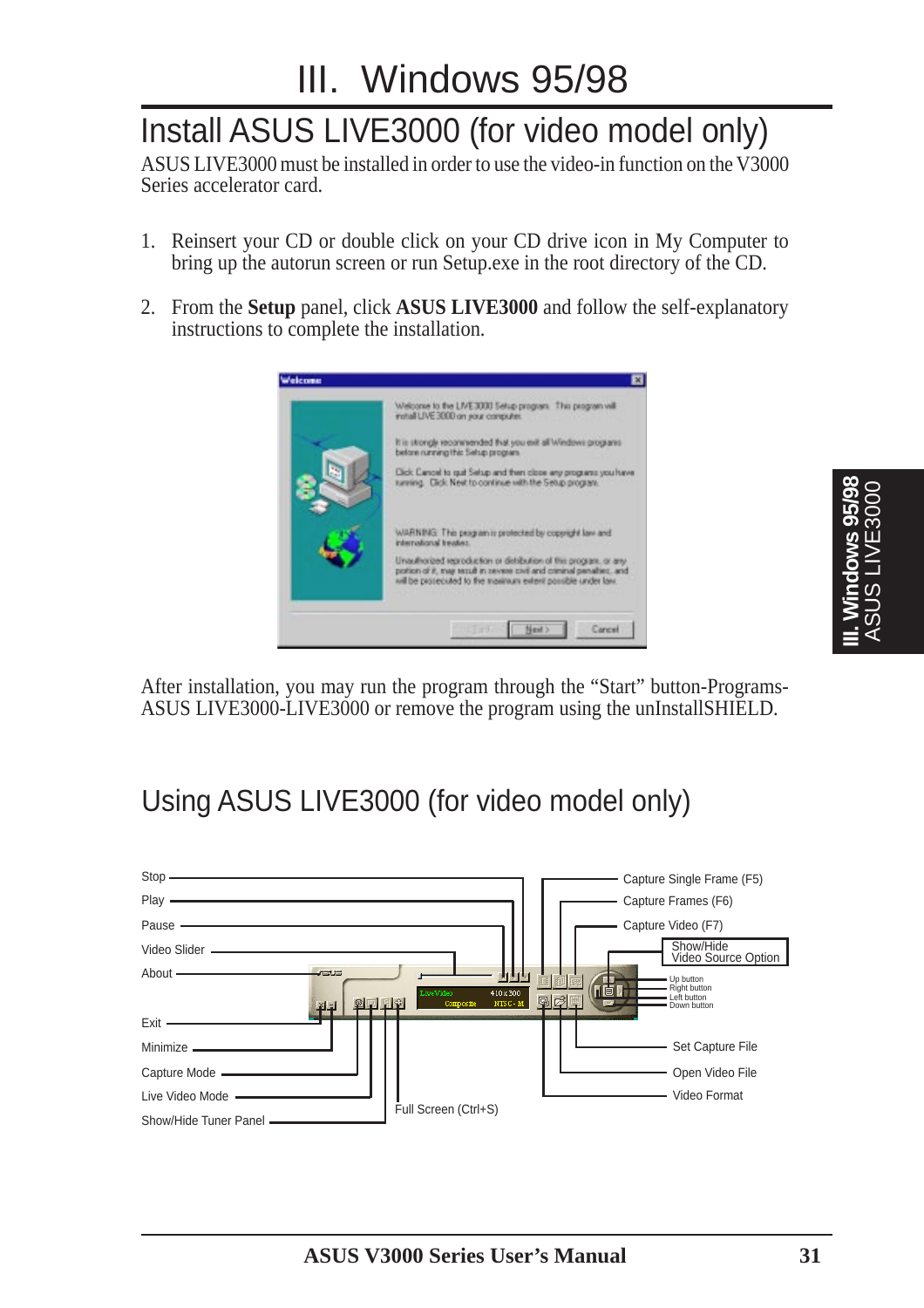#### Show/Hide Video Source Option

When first using ASUS LIVE3000, you must setup the Video Source. By clicking the **Show/Hide Video Source Option** button on the panel, you can show or hide the video source setting.



You can use the Up or Down arrow buttons on the control panel to select the Video Connector or the Video Standard. The Left and Right arrow buttons are used for making selections.

# Video Capture Driver

When you install the V3000 Series Windows 95/98 Driver, the video capture driver will automatically be installed on your system. This video capture driver follows Microsoft Video for Windows standard and can open up to a capture window size of 352x240. It can be used with some applications that use video capture as an option, such as video conference, net meeting, or digital video authoring applications.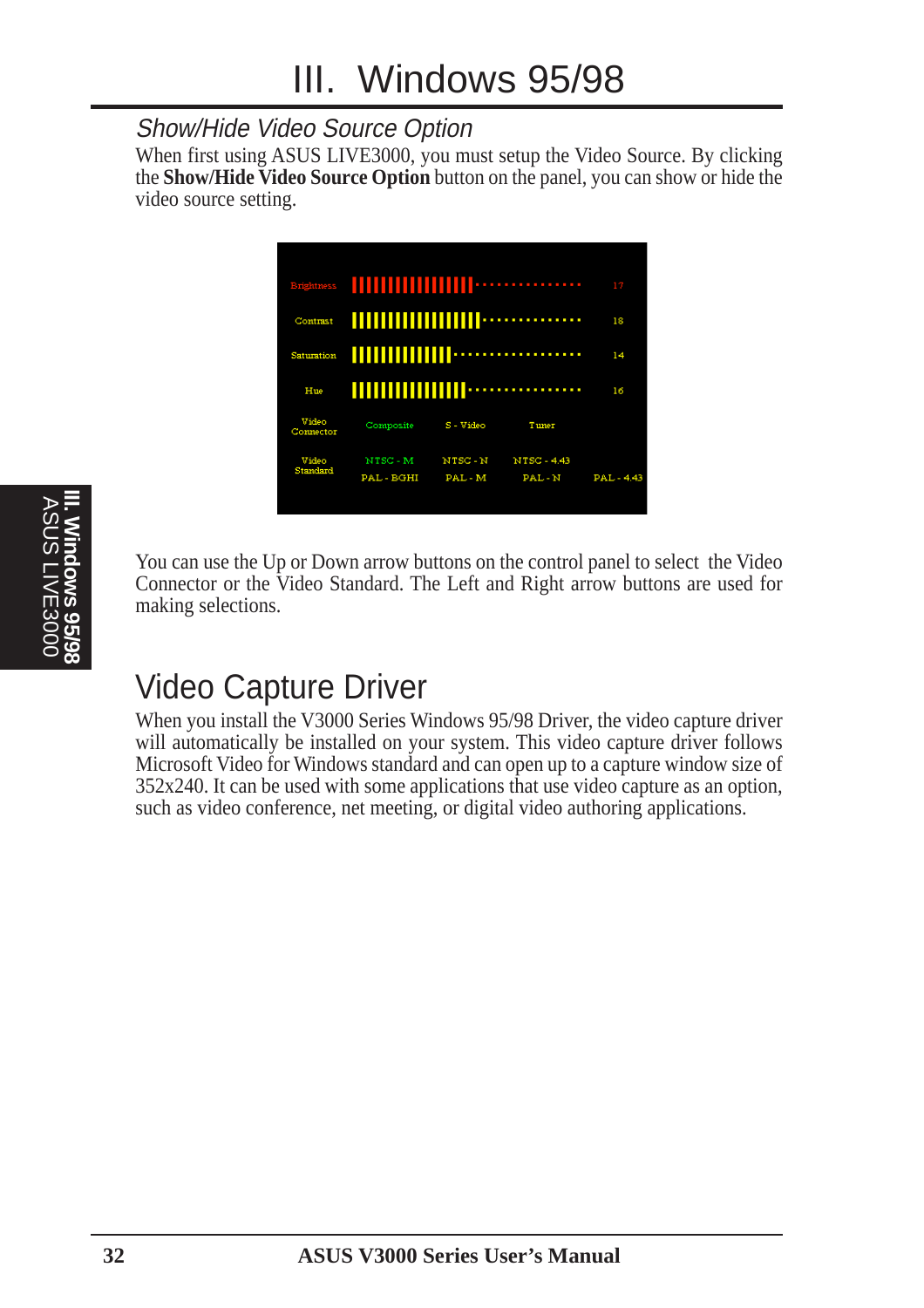# Remove V3000 Series Driver

If you want to install other graphics cards or if you no longer need the V3000 Series display drivers, you can use one of the following procedures to completely uninstall the drivers from Windows 95/98 to save disk space.

### Using Windows 95/98 Control Panel

- 1. Click **Start**, and then point to **Settings**.
- 2. Click **Control Panel**.
- 3. Double-click the **Add/Remove Programs** icon.
- 4. Click the **Install/Uninstall** tab.
- 5. Select ASUS VGA driver from the list**.**
- 6. Click **Add/Remove**.

|            | <b>Add/Remove Programs Properties</b>                                                                                                                                             |
|------------|-----------------------------------------------------------------------------------------------------------------------------------------------------------------------------------|
|            | Install/Uninstall   Windows Setup   Startup Disk                                                                                                                                  |
|            | To install a new program from a floppy disk or CD-ROM<br>drive, click Install.                                                                                                    |
|            | <u>imstall.</u>                                                                                                                                                                   |
|            | The following software can be automatically removed by<br>Windows. To remove a program or to modify its installed<br>components, select it from the list and click<br>Add/Remove. |
| ASUS V3000 | DirectX Drivers                                                                                                                                                                   |
|            | Add/Remove                                                                                                                                                                        |
|            | Cancel<br>OΚ<br>Apply                                                                                                                                                             |

7. You will be warned that files will be deleted. Click **Yes** to continue.

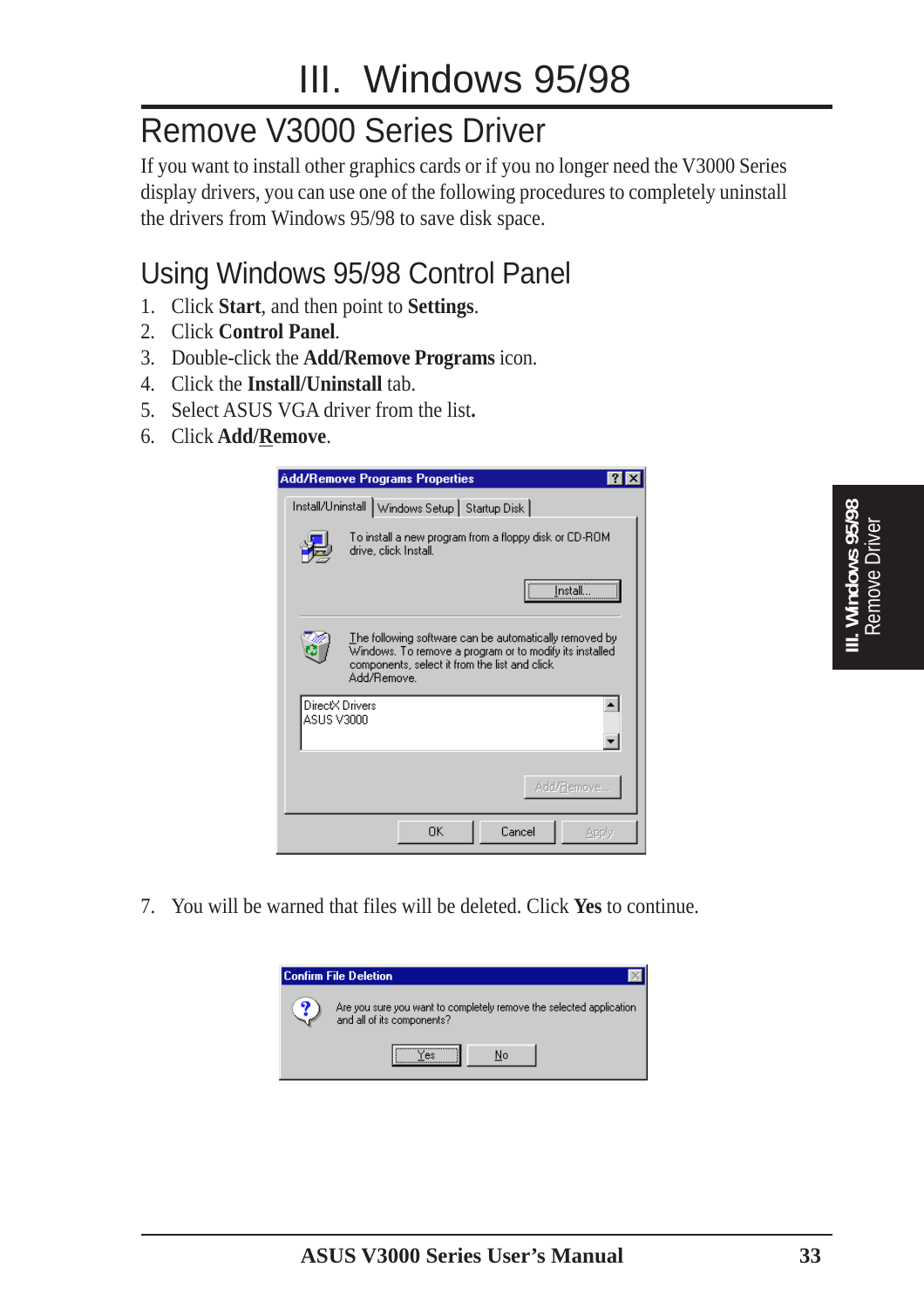8. A **Remove Shared File?** dialog box will ask for confirmation on removing some shared files. Click **Yes To All** to remove the shared files.

| <b>Remove Shared File?</b> |                                                                                                                                                                                                                                             |
|----------------------------|---------------------------------------------------------------------------------------------------------------------------------------------------------------------------------------------------------------------------------------------|
|                            | The system indicates that the following shared file is no longer used by any<br>programs. If any programs are still using this file and it is removed, those<br>programs may not function. Are you sure you want to remove the shared file? |
|                            | Leaving this file will not harm your system. If you are not sure what to do, it is<br>suggested that you choose to not remove this shared component.                                                                                        |
|                            |                                                                                                                                                                                                                                             |
|                            |                                                                                                                                                                                                                                             |
| File name:                 | VV3API.DLL                                                                                                                                                                                                                                  |
| Located in:                | C:\WIN95\SYSTEM\                                                                                                                                                                                                                            |
|                            |                                                                                                                                                                                                                                             |

9. You will be warned that shared files may be used by other devices. Click **Yes** to continue.

| <b>Remove Shared File?</b>                                                                                                                                                                                                             |
|----------------------------------------------------------------------------------------------------------------------------------------------------------------------------------------------------------------------------------------|
| You have chosen to remove all shared components which the<br>system indicates are no longer being used. This may cause<br>some programs not to function if they still require any of these<br>files. Are you sure you want to proceed? |
| Yes                                                                                                                                                                                                                                    |

10. This progress screen will show the components that are being uninstalled.

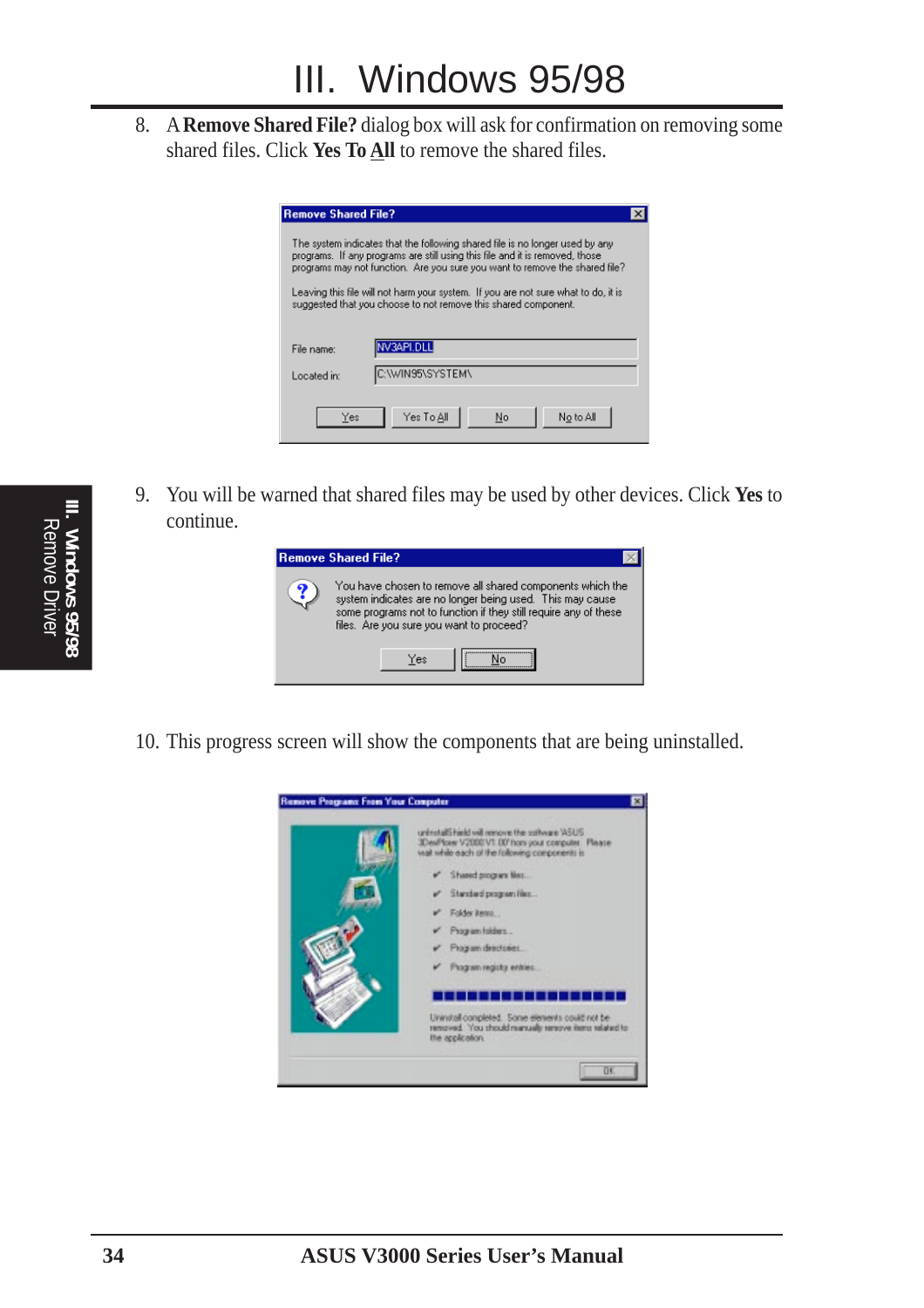# IV. Microsoft Windows NT

# Windows NT 4.0

**WARNING!** Before installing the ASUS AGP-V3000 Series display driver in Windows NT 4.0, make sure that you have installed **Windows NT 4.0 Service Pack3** (available on the Internet at http://www.microsoft.com/isapi/support/ bldqpage.idc? ProductPage=q\_servpk**).** Otherwise, the system will hang and will not be able to start up! This is not required for the ASUS 3DP-V3000/TV.

NOTE: For all the AGP features to be available you must be using Windows NT 5.0 (available in the future).

#### Installation Procedures

- 1. Start Windows NT, switch display properties to VGA mode (16 colors, 640 x 480 pixels), then restart your computer to make the change.
- 2. After your computer restarts, right-click the desktop and click **Properties**.
- 3. Click the **Settings** tab.
- 4. Select **Change Display Type**.
- 5. Select **Adapter Type** and click **Change**.
- 6. Click **Have Disk**.
- 7. Insert the ASUS V3000 Series Installation CD.
- 8. Type **D:\NT40** (assuming your CD-ROM disc drive is in drive D) or click **Browse** to select the path of the display driver for Windows NT. Click **OK.**
- 9. You will see a list of ASUS V3000 Series drivers. Select your driver and then click **OK**.
- 10. Windows NT will once again prompt for confirmation. All appropriate files are then copied to the hard disk. When all files are copied, go back to the **Display Properties** box by clicking **Close**. Click **Apply.**
- 11. The **System Settings Change** dialog box is displayed. Click **Yes** to restart Windows.
- 12. Windows NT will restart with the default settings. The Display applet will appear to allow for mode selection.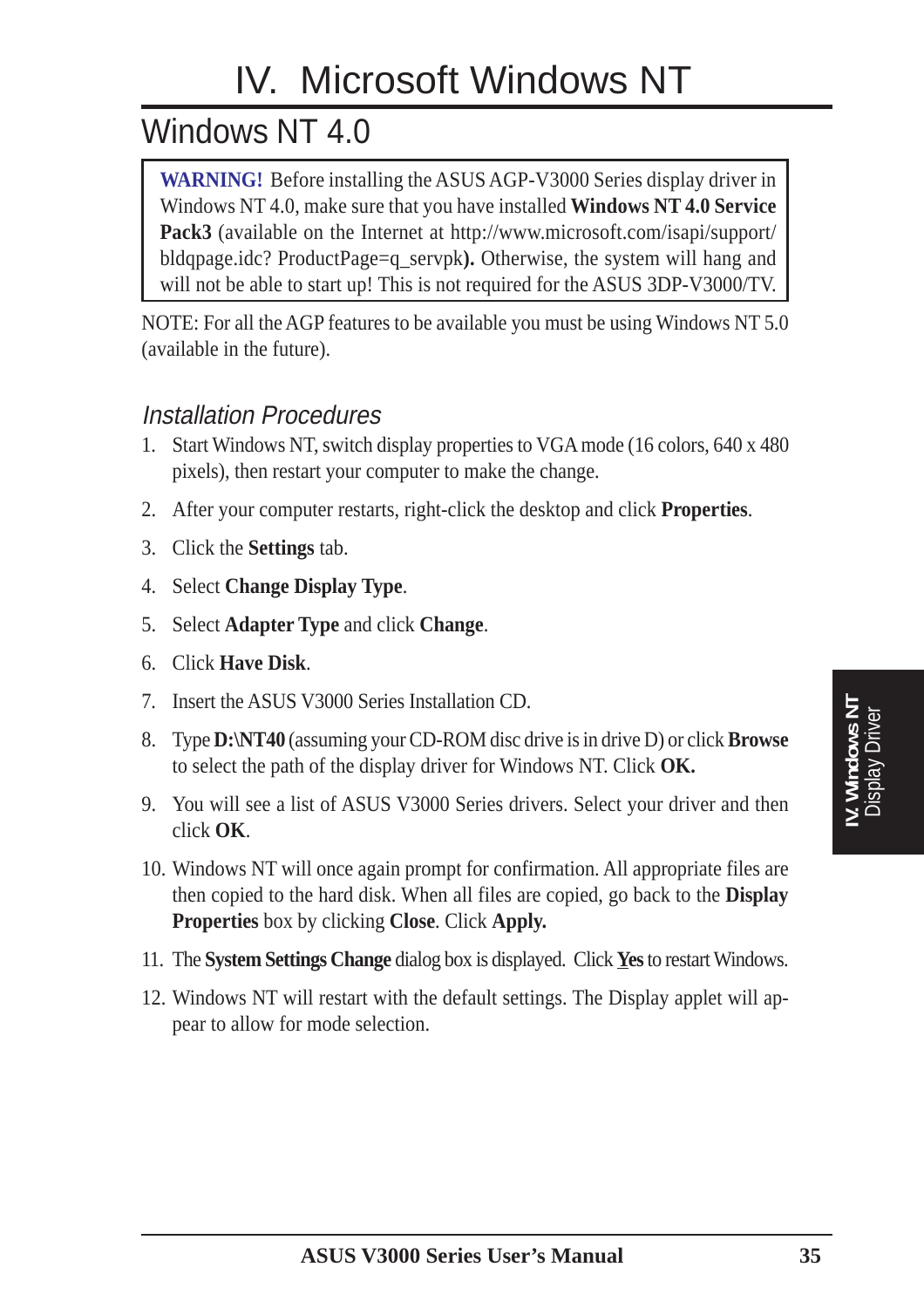# V. Display Information

### Resolution Table 4MB Video Memory (AGP-V3000, AGP-V3000/TV, 3DP-V3000/TV)

| <b>Resolution</b> | <b>Vertical</b>                                | <b>Horizontal</b>                                               | <b>Color Depth</b>                        |                                                 |                                        |  |
|-------------------|------------------------------------------------|-----------------------------------------------------------------|-------------------------------------------|-------------------------------------------------|----------------------------------------|--|
|                   | <b>Frequency</b>                               | <b>Frequency</b>                                                | $8bpp =$<br>256 colors<br><b>Standard</b> | $16$ bpp $=$<br>65K colors<br><b>High Color</b> | $32bpp =$<br><b>True Color</b>         |  |
| 640 x 480         | 60Hz<br>72Hz<br>75Hz<br>85Hz<br>100Hz<br>120Hz | 31.4KHz<br>36.1KHz<br>37.6KHz<br>43.0KHz<br>50.9KHz<br>61.8KHz  | yes<br>yes<br>yes<br>yes<br>yes<br>yes    | yes<br>yes<br>yes<br>yes<br>yes<br>yes          | yes<br>yes<br>yes<br>yes<br>yes<br>yes |  |
| 800 x 600         | 60Hz<br>72Hz<br>75Hz<br>85Hz<br>100Hz<br>120Hz | 37.9KHz<br>45.1KHz<br>47.1KHz<br>53.5KHz<br>63.6KHz<br>77.3KHz  | yes<br>yes<br>yes<br>yes<br>yes<br>yes    | yes<br>yes<br>yes<br>yes<br>yes<br>yes          | yes<br>yes<br>yes<br>yes<br>yes<br>yes |  |
| 960 x 720         | 60Hz<br>72Hz<br>75Hz<br>85Hz<br>100Hz<br>120Hz | 44.8KHz<br>54.0KHz<br>56.4KHz<br>64.2KHz<br>76.4KHz<br>92.5KHz  | yes<br>yes<br>yes<br>yes<br>yes<br>yes    | yes<br>yes<br>yes<br>yes<br>yes<br>yes          | yes<br>yes<br>yes<br>yes<br>yes<br>yes |  |
| 1024 x 768        | 60Hz<br>72Hz<br>75Hz<br>85Hz<br>100Hz<br>120Hz | 48.4KHz<br>57.6KHz<br>60.2KHz<br>68.7KHz<br>81.9KHz<br>98.8KHz  | yes<br>yes<br>yes<br>yes<br>yes<br>yes    | yes<br>yes<br>yes<br>yes<br>yes<br>yes          | yes<br>yes<br>yes<br>yes<br>yes<br>yes |  |
| 1152 x 864        | 60Hz<br>72Hz<br>75Hz<br>85Hz<br>100Hz<br>120Hz | 53.6KHz<br>64.9KHz<br>67.7KHz<br>77.2KHz<br>91.4KHz<br>110.8KHz | yes<br>yes<br>yes<br>yes<br>yes<br>yes    | yes<br>yes<br>yes<br>yes<br>yes<br>yes          | yes<br>yes<br>yes<br>yes<br>yes<br>yes |  |
| 1280 x 1024       | 60Hz<br>72Hz<br>75Hz<br>85Hz<br>100Hz          | 64.0KHz<br>77.0KHz<br>80.4KHz<br>91.2KHz<br>108.5KHz            | yes<br>yes<br>yes<br>yes<br>yes           | yes<br>yes<br>yes<br>yes<br>yes                 | ----                                   |  |
| 1600 x 1200       | 60Hz<br>72Hz<br>75Hz<br>85Hz                   | 74.9KHz<br>89.9KHz<br>93.8KHz<br>107.1KHz                       | yes<br>yes<br>yes<br>yes                  | yes<br>yes<br>yes<br>yes                        | ----                                   |  |
| 1920 x 1080       | 60Hz<br>72Hz<br>75Hz<br>85Hz                   | 67.1KHz<br>81.3KHz<br>84.4KHz<br>96.2KHz                        | yes<br>yes<br>yes<br>yes                  | yes<br>yes<br>yes<br>yes                        |                                        |  |
| 1920 x 1200       | 60Hz<br>72Hz<br>75Hz                           | 74.6KHz<br>89.9KHz<br>93.9KHz                                   | yes<br>yes<br>yes                         | ----<br>----<br>----                            | ----                                   |  |

Resolution Table **V. Display Info**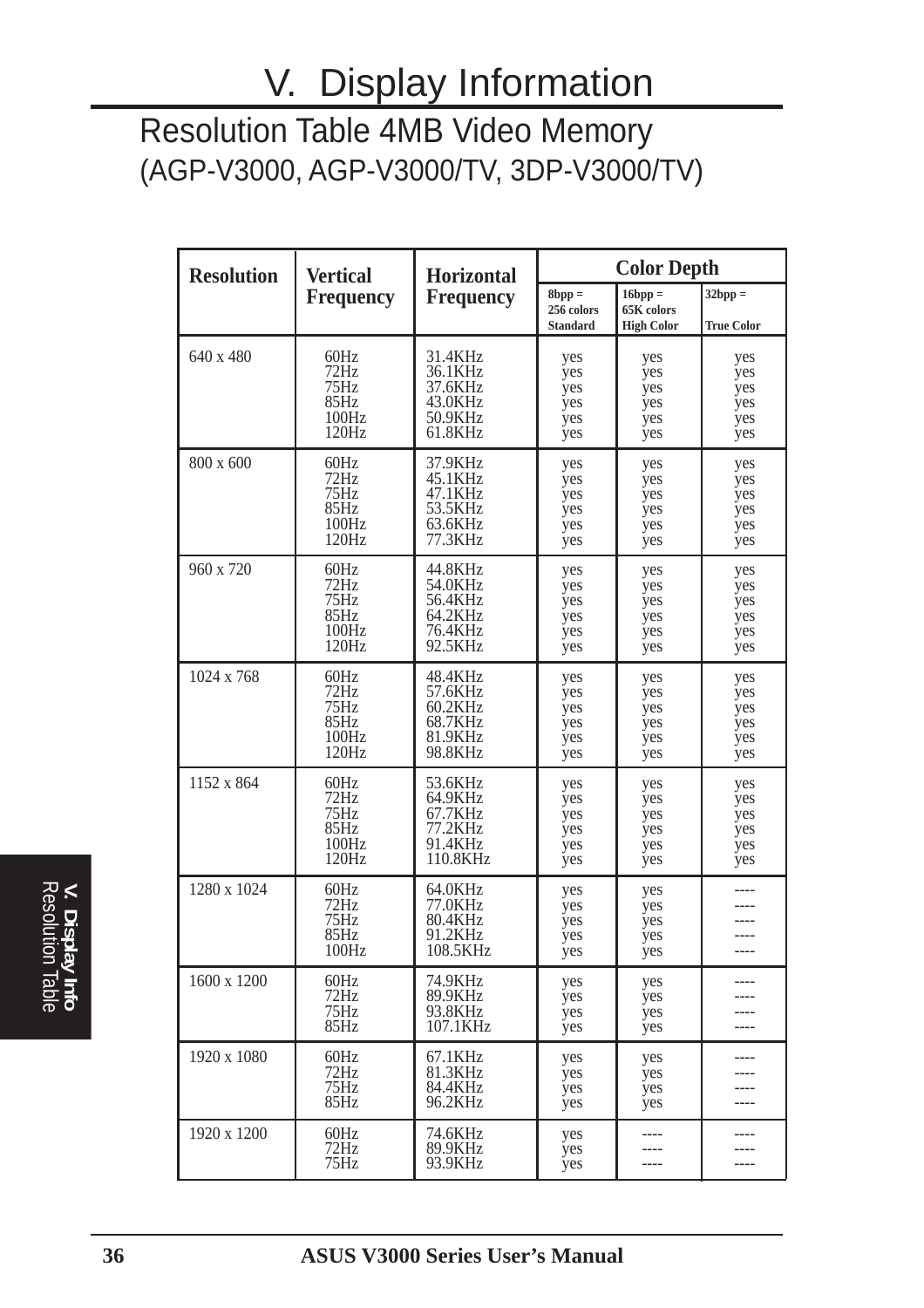# V. Display Information

### Resolution Table 8MB Video Memory (AGP-V3000ZX, AGP-V300ZXTV)

| <b>Resolution</b> | <b>Vertical</b>              | <b>Horizontal</b>                         | <b>Color Depth</b>                        |                                              |                                |
|-------------------|------------------------------|-------------------------------------------|-------------------------------------------|----------------------------------------------|--------------------------------|
|                   | <b>Frequency</b>             | <b>Frequency</b>                          | $8bpp =$<br>256 colors<br><b>Standard</b> | $16bpp =$<br>65K colors<br><b>High Color</b> | $32bpp =$<br><b>True Color</b> |
| 640 x 480         | 60Hz                         | 31.4KHz                                   | yes                                       | yes                                          | yes                            |
|                   | 72Hz                         | 36.1KHz                                   | yes                                       | yes                                          | yes                            |
|                   | 75Hz                         | 37.6KHz                                   | yes                                       | yes                                          | yes                            |
|                   | 85Hz                         | 43.0KHz                                   | yes                                       | yes                                          | yes                            |
|                   | 100Hz                        | 50.9KHz                                   | yes                                       | yes                                          | yes                            |
|                   | 120Hz                        | 61.8KHz                                   | yes                                       | yes                                          | yes                            |
| 800 x 600         | 60Hz                         | 37.9KHz                                   | yes                                       | yes                                          | yes                            |
|                   | 72Hz                         | 45.1KHz                                   | yes                                       | yes                                          | yes                            |
|                   | 75Hz                         | 47.1KHz                                   | yes                                       | yes                                          | yes                            |
|                   | 85Hz                         | 53.5KHz                                   | yes                                       | yes                                          | yes                            |
|                   | 100Hz                        | 63.6KHz                                   | yes                                       | yes                                          | yes                            |
|                   | 120Hz                        | 77.3KHz                                   | yes                                       | yes                                          | yes                            |
| 960 x 720         | 60Hz                         | 44.8KHz                                   | yes                                       | yes                                          | yes                            |
|                   | 72Hz                         | 54.0KHz                                   | yes                                       | yes                                          | yes                            |
|                   | 75Hz                         | 56.4KHz                                   | yes                                       | yes                                          | yes                            |
|                   | 85Hz                         | 64.2KHz                                   | yes                                       | yes                                          | yes                            |
|                   | 100Hz                        | 76.4KHz                                   | yes                                       | yes                                          | yes                            |
|                   | 120Hz                        | 92.5KHz                                   | yes                                       | yes                                          | yes                            |
| 1024 x 768        | 60Hz                         | 48.4KHz                                   | yes                                       | yes                                          | yes                            |
|                   | 72Hz                         | 57.6KHz                                   | yes                                       | yes                                          | yes                            |
|                   | 75Hz                         | 60.2KHz                                   | yes                                       | yes                                          | yes                            |
|                   | 85Hz                         | 68.7KHz                                   | yes                                       | yes                                          | yes                            |
|                   | 100Hz                        | 81.9KHz                                   | yes                                       | yes                                          | yes                            |
|                   | 120Hz                        | 98.8KHz                                   | yes                                       | yes                                          | yes                            |
| 1152 x 864        | 60Hz                         | 53.6KHz                                   | yes                                       | yes                                          | yes                            |
|                   | 72Hz                         | 64.9KHz                                   | yes                                       | yes                                          | yes                            |
|                   | 75Hz                         | 67.7KHz                                   | yes                                       | yes                                          | yes                            |
|                   | 85Hz                         | 77.2KHz                                   | yes                                       | yes                                          | yes                            |
|                   | 100Hz                        | 91.4KHz                                   | yes                                       | yes                                          | yes                            |
|                   | 120Hz                        | 110.8KHz                                  | yes                                       | yes                                          | yes                            |
| 1280 x 1024       | 60Hz                         | 64.0KHz                                   | yes                                       | yes                                          | yes                            |
|                   | 72Hz                         | 77.0KHz                                   | yes                                       | yes                                          | yes                            |
|                   | 75Hz                         | 80.4KHz                                   | yes                                       | yes                                          | yes                            |
|                   | 85Hz                         | 91.2KHz                                   | yes                                       | yes                                          | yes                            |
|                   | 100Hz                        | 108.5KHz                                  | yes                                       | yes                                          | yes                            |
| 1600 x 1200       | 60Hz<br>72Hz<br>75Hz<br>85Hz | 74.9KHz<br>89.9KHz<br>93.8KHz<br>107.1KHz | yes<br>yes<br>yes<br>yes                  | yes<br>yes<br>yes<br>yes                     | yes                            |
| 1800 x 1440       | 60Hz                         | 89.5KHz                                   | ----                                      | yes                                          | ----                           |
| 1920 x 1080       | 60Hz<br>72Hz<br>75Hz<br>85Hz | 67.1KHz<br>81.3KHz<br>84.4KHz<br>96.2KHz  | yes<br>yes<br>yes<br>yes                  | yes<br>yes<br>yes<br>yes                     |                                |
| 1920 x 1200       | 60Hz<br>72Hz<br>75Hz         | 74.6KHz<br>89.9KHz<br>93.9KHz             | yes<br>yes<br>yes                         | yes<br>yes<br>yes                            |                                |

Info<br>Table Resolution Table **V. Display Info**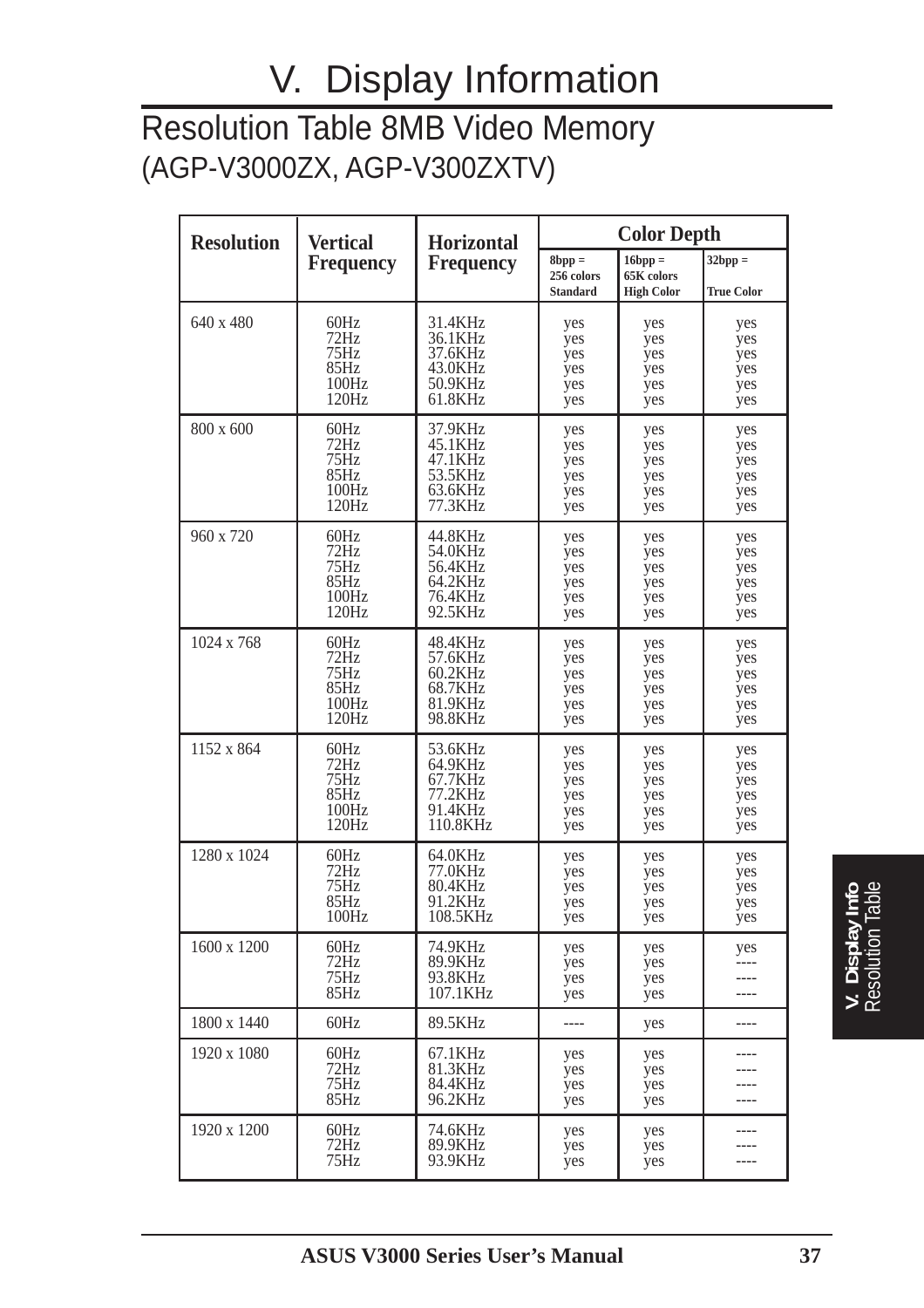# VIP Connectors

VIP uses two dual row 0.1" center connectors — Connector A and Connector B. Connector A is a 26-pin connector, which is the same as the standard Feature Connector. Connector B is a 14-pin connector consisting of the power pins, ground, VRST#, and I2S. On the master side, both Connector A and Connector B are male. This applies to either the graphics adapter card or the motherboard. Slave modules will have the opposite mating connectors. Connector B on the slave side must be shrouded to prevent the danger of wrong insertion. Connector A can be configured as a standard Feature Connector, VIP, or Connector A (video) of VMI 1.4. On power up, the graphics chip (master) is configured in the standard feature connector mode. All VIP slaves must be disabled and tri-stated on power up.

### VIP Module Mechanical Specification



**NOTE:** For the AGP-V3000ZX, Connector B is female on the master side and male on the slave side.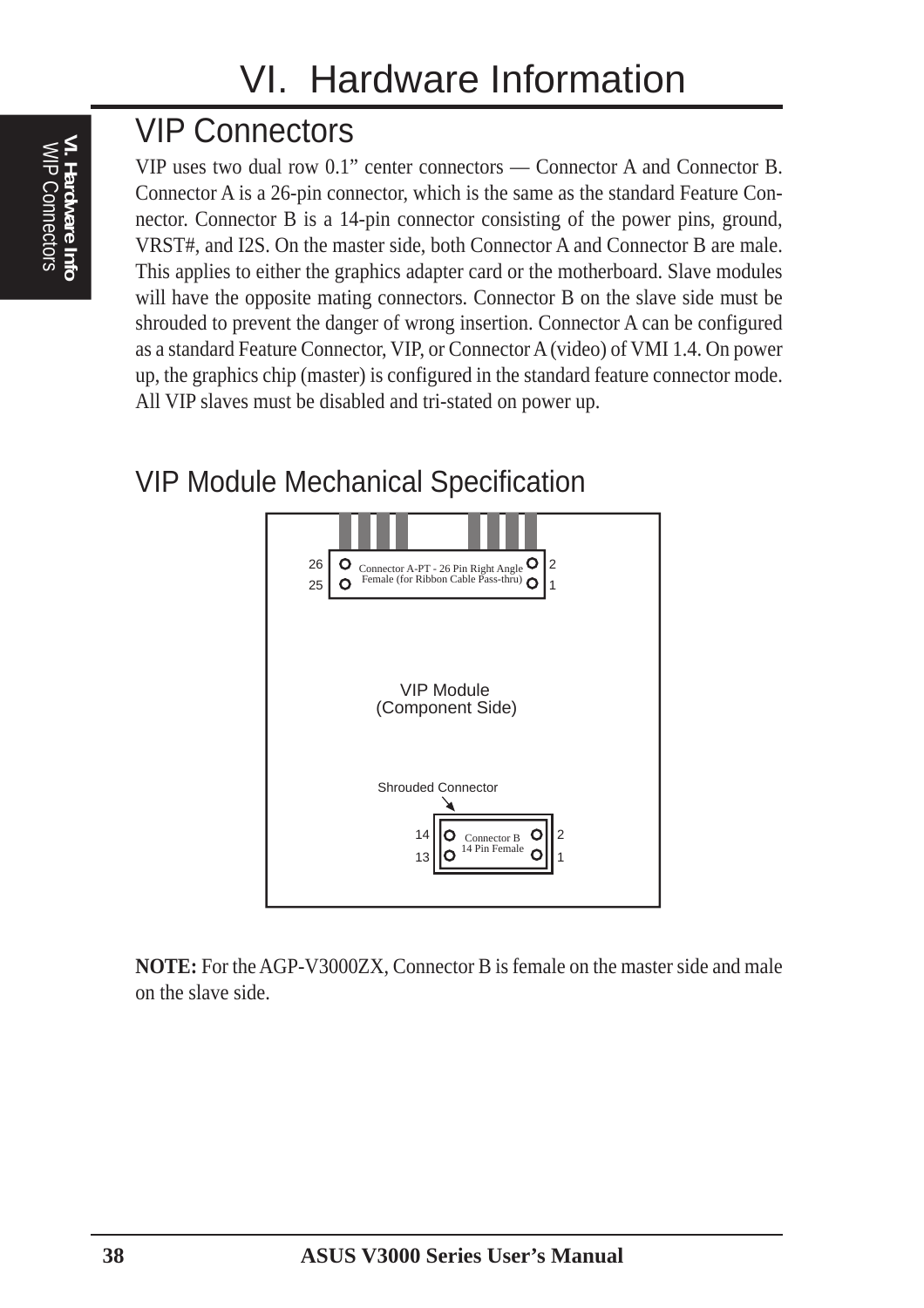# VI. Hardware Information

| <b>VIP CONNECTOR A</b><br>(26 Pin Dual Row Header, 0.100 in. centers) |                    |                    |                                               |                |                           |  |
|-----------------------------------------------------------------------|--------------------|--------------------|-----------------------------------------------|----------------|---------------------------|--|
| <b>Standard Feature</b><br><b>Connector</b>                           |                    | VIP<br><b>Mode</b> | <b>Standard Feature</b><br><b>Connector</b>   |                | <b>VIP</b><br><b>Mode</b> |  |
| $\text{Pin }#$                                                        | <b>Signal Name</b> | <b>Signal Name</b> | $\text{Pin}\,\text{\#}$<br><b>Signal Name</b> |                | <b>Signal Name</b>        |  |
|                                                                       | Ground             | Ground             | $\overline{2}$                                | P <sub>0</sub> | VID <sub>[0]</sub>        |  |
| 3                                                                     | Ground             | Ground             | $\overline{4}$                                | P <sub>1</sub> | VID <sub>[1]</sub>        |  |
| 5                                                                     | Ground             | Ground             | 6                                             | P <sub>2</sub> | VID [2]                   |  |
| 7                                                                     | EVIDEO#            | $HAD$ [1]          | 8                                             | P <sub>3</sub> | VID [3]                   |  |
| 9                                                                     | ESYNC#             | $HAD$ [0]          | 10                                            | <b>P4</b>      | VID[4]                    |  |
| 11                                                                    | EDCLK#             | <b>HCTL</b>        | 12                                            | P <sub>5</sub> | VID <sub>[5]</sub>        |  |
| 13                                                                    | N/C                | <b>SCL</b>         | 14                                            | P <sub>6</sub> | VID [6]                   |  |
| 15                                                                    | Ground             | Ground             | 16                                            | P7             | VID [7]                   |  |
| 17                                                                    | Ground             | Ground             | 18                                            | <b>DCLK</b>    | <b>PIXCLK</b>             |  |
| 19                                                                    | Ground             | Ground             | 20                                            | <b>BLANK#</b>  | <b>VIPCLK</b>             |  |
| 21                                                                    | Ground             | Ground             | 22                                            | <b>HSYNC</b>   | N/C                       |  |
| 23                                                                    | N/C                | VIRQ #             | 24                                            | <b>VSYNC</b>   | N/C                       |  |
| 25                                                                    | N/C                | <b>SDA</b>         | 26                                            | Ground         | Ground                    |  |

| <b>VIP CONNECTOR B</b><br>(14 Pin Dual Row Header, 0.100 in. centers) |                    |                           |                                             |  |                           |  |
|-----------------------------------------------------------------------|--------------------|---------------------------|---------------------------------------------|--|---------------------------|--|
| <b>Standard Feature</b><br><b>Connector</b>                           |                    | <b>VIP</b><br><b>Mode</b> | <b>Standard Feature</b><br><b>Connector</b> |  | <b>VIP</b><br><b>Mode</b> |  |
| Pin#                                                                  | <b>Signal Name</b> | <b>Signal Name</b>        | Pin#<br><b>Signal Name</b>                  |  | <b>Signal Name</b>        |  |
|                                                                       |                    | $+3.3V$                   | $\mathfrak{D}$                              |  | $+3.3V$                   |  |
| 3                                                                     |                    | $+3.3V$                   |                                             |  | $+3.3V$                   |  |
|                                                                       |                    | Ground                    | 6                                           |  | Ground                    |  |
|                                                                       |                    | $+5V$                     | 8                                           |  | $+5V$                     |  |
| 9                                                                     |                    | $+5V$                     | 10                                          |  | VRST#                     |  |
| 11                                                                    |                    | <b>SCLK</b>               | 12                                          |  | Ground                    |  |
| 13                                                                    |                    | LRCLK                     | 14                                          |  | <b>PCMDATA</b>            |  |